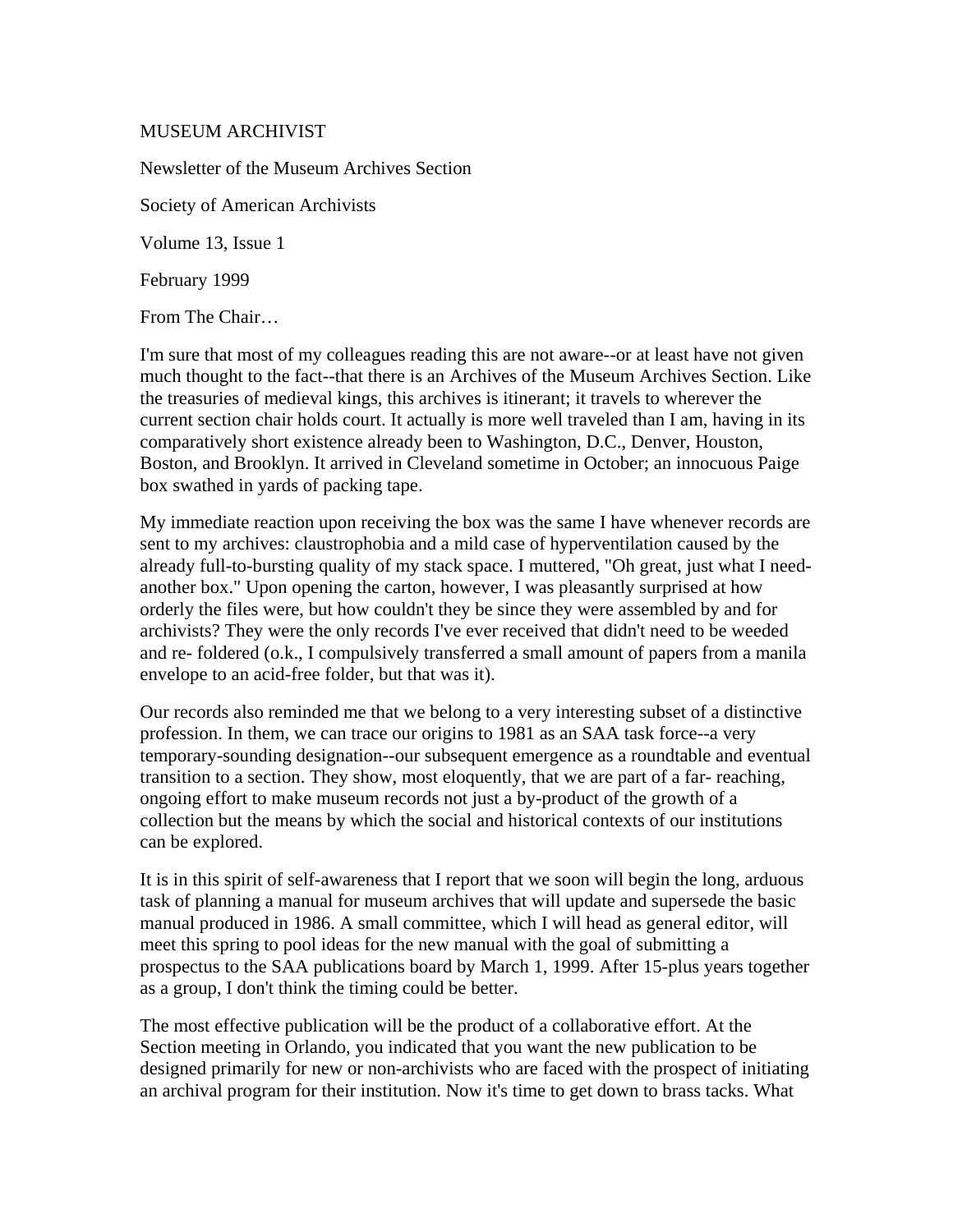would you like to see? What subjects do you think should be included? How would you like the information to be organized? How can we best gear the manual to museum archivists? Please let me hear from you. You can write, e-mail, fax, or telephone me to share your recommendations and opinions.

As a conclusion to the above ruminations, I would like to thank my predecessor, Deborah Wythe, for the energy, wit, and sheer professional style that she brought to the section during her term as chair. And thanks, Deb, for the advice and guidance that you have so generously given to me. You are, indeed, a tough act to follow.

Ann Marie Przybyla

Cleveland Museum of Art

MUSEUM ARCHIVIST is issued twice a year by the Museum Archives Section of SAA.

News items, letters to the editor, & comments from the archives community are welcome.

Next deadline: June 15, 1999; send submissions to Paula Stewart

Chair: Ann Marie Przybyla

Cleveland Museum of Art

11150 East Blvd, Cleveland, OH 44106

216-421-7340

email: przybyla@cma-oh.org

Recording Secretary: Laura Graedel

Museum of Science and Industry

57<sup>th</sup> St and Lake Shore Dr, Chicago, IL 60637-2093

773-684-9844; fax: 773-684-0026

email: laura.graedel@msichicago.org

Editor: Paula Stewart

Amon Carter Museum

3501 Camp Bowie, Ft Worth, TX 76107

817-738-1933 x267; fax: 817-738-4066

email: paula.stewart@cartermuseum.org

Newsletter Publisher: Bart Ryckbosch

The Art Institute of Chicago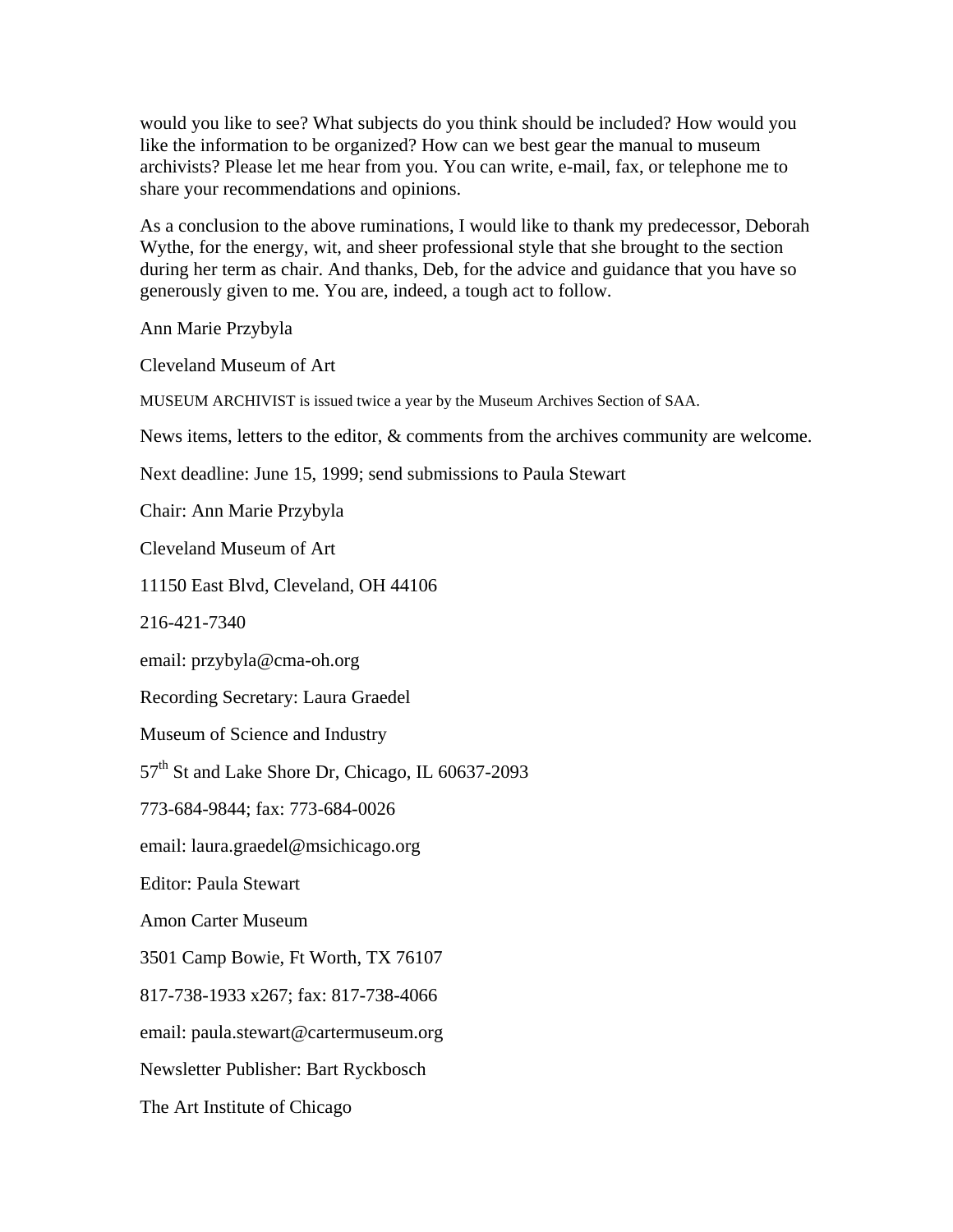111 S Michigan Ave, Chicago, IL 60603

312-443-4777

email: bryckbos@artic.edu

Program/Education: Sarah Demb

Peabody Museum of Archaeology & Ethnology

Harvard University

11 Divinity Ave, Cambridge, MA 02138

617-496-2994; fax 617-495-7535

email: sdemb@fas.harvard.edu

Additional contributors: Sally Brazil, Marisa Keller, John LeGloahec, Deborah Wythe

SECTION BUSINESS

Museum Archives Section

Annual Meeting

Saturday, September 4, 1998

10:30 am-12:30 pm

Orlando, FL

Section Officers Present: Chair: Deborah Wythe; Chair-elect: Ann Marie Przybyla; Newsletter Editor: Paula Stewart; Recording Secretary: Laura Graedel

1. Welcome, Introductions, Brief Reports From The Floor

Section Chair Deborah Wythe (Brooklyn Museum of Art) opened the meeting by welcoming everyone and introducing the incoming Chair, Ann Marie Przybyla (Cleveland Museum of Art). Attendees then introduced themselves and reported on developments or projects at their institutions.

Next, Deb thanked the following Section members and SAA for helping out with the Section's newsletter, *Museum Archivist*: Paula Stewart (Amon Carter Museum) for editing, Bart Ryckbosch (Art Institute of Chicago) for mailing, and SAA for covering the postage. Deb also thanked Polly Darnell (Shelburne Museum) for her work as Chair of the committee that reviewed and revised the original "Draft Guidelines for Museum Archives" over the past year. Sarah Demb (Peabody Museum, Harvard University) was recognized for her work as manager of the Museum Archives Listserv. Sarah apologized for the listserv's current "down" status and said that she is working with tech services toward resolving this problem in the near future.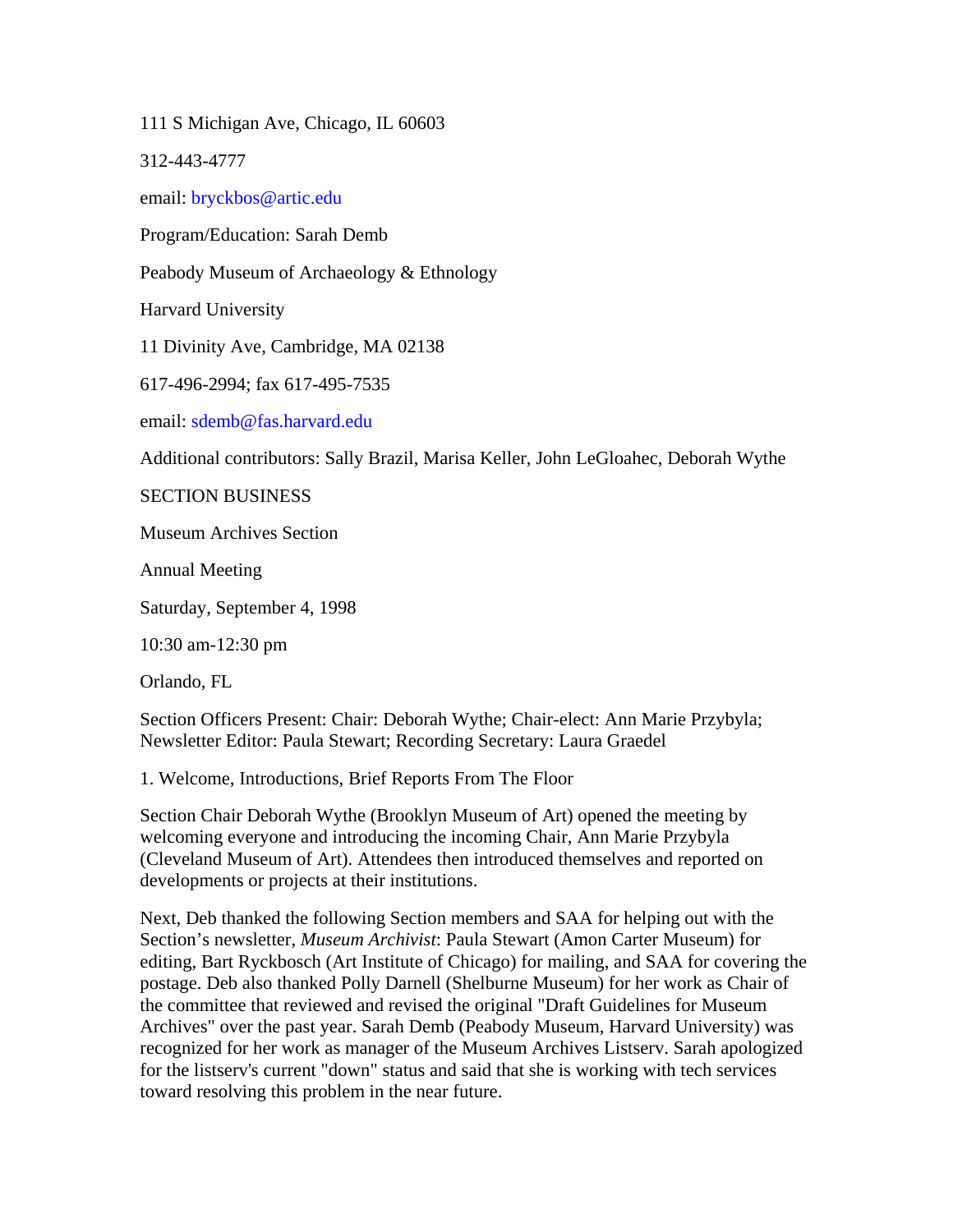#### 2. Section Projects

#### Section Newsletter

Paula thanked everyone who submitted pieces to the *Museum Archivist* over the past year and encouraged continued submissions, both long and short, over the next year.

#### Museum Archives Guidelines

#### General Discussion and History of Guidelines

First, the group took several minutes to read the draft guidelines provided for them. Deb explained that these guidelines are a revision of draft guidelines written by the Museum Archives Task Force members in 1979 but that had never been approved. Polly, Deb, Mary Elizabeth Ruwell (Pikes Peak Hill Climb Museum), and Paula reviewed these draft guidelines and made recommendations on how best to update them. Deb said that one of the main goals of the Guidelines publication process is to have the guidelines made available through the AAM (American Association of Museums). AAM can then circulate the guidelines to regional museum newsletters. This would assist museum administrators in establishing quality museum archives programs within their institutions.

A discussion as to whether the Guidelines, once published, should be posted on the SAA website followed. Laurie Baty (NHPRC and SAA Publications Board) mentioned that the SAA Publications Board did have some money if the Section wanted the guidelines published in polished brochure form (similar to the recently published brochure re: A Guide to Deeds of Gift).

## B. Content Comments

Section 8: Donna Longo DiMichele (Mashantucket Pequot Museum) suggested that the term "records manager" be added to the sentence: "The advice of the archivist should be sought..." following the term "archivist" in case there are two persons responsible for the two separate functions within an institution. Or, if only one person responsible for both functions, such an adjustment would alert museum administrators that records management and archives management are not the same. There was general agreement on this point.

Section 1: Judy Turner (Milwaukee Public Museum) proposed replacing "would" with "could" in the sentence: "A museum's archival records would include…" because some of the records listed in Section 1 are treated as permanently active in some institutions (e.g. object/artifact files that are permanently retained in the registrar's office).

Further discussion regarding Section 1 followed. It was suggested that Part B might simply be removed. There was argument with this suggestion since some archives do house the object accession records. Lorraine Stuart

(Museum of Fine Arts, Houston) suggested changing the wording of Part A, broadening the category of "institutional records" to include object accession files.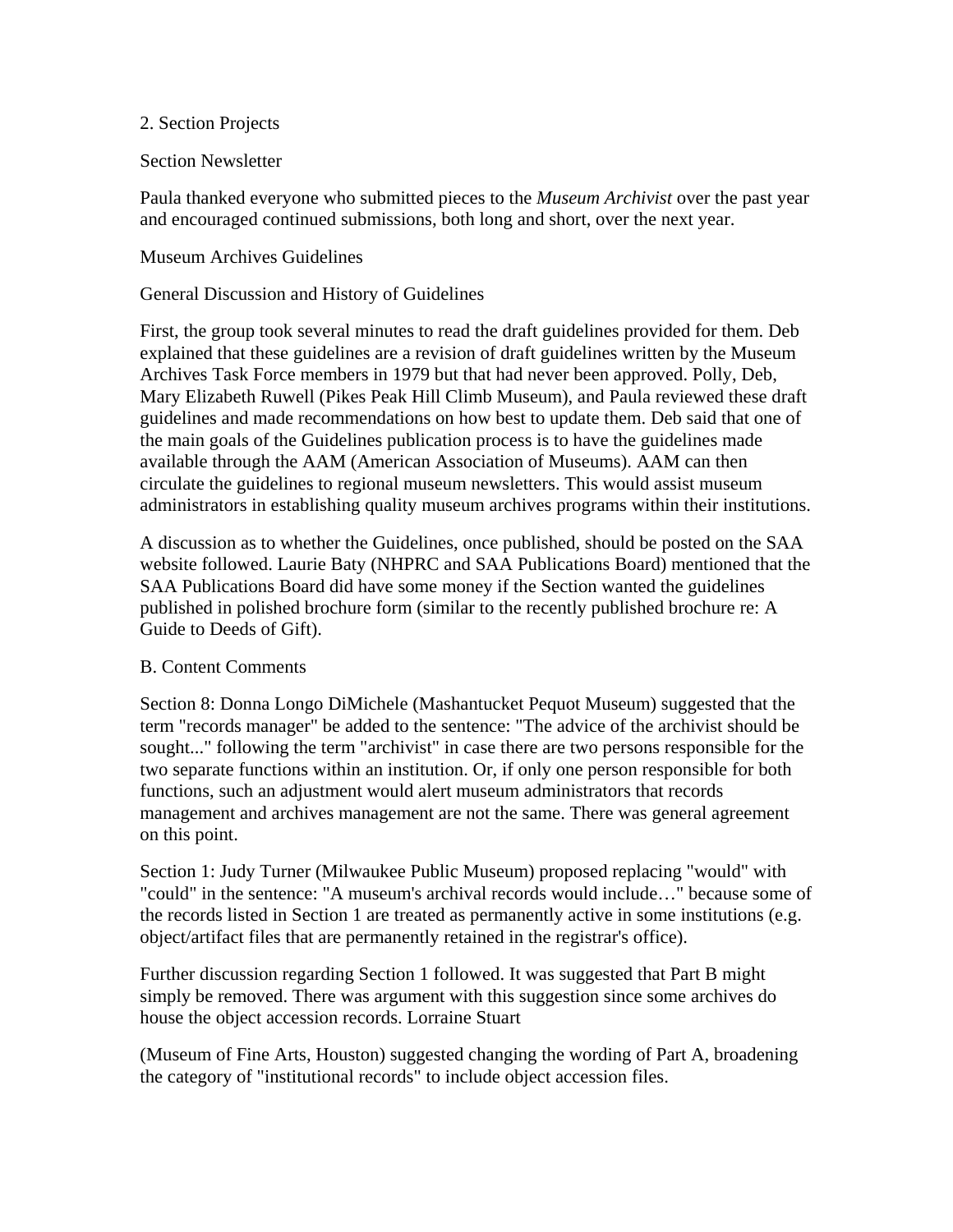Laurie suggested that Section 1 might be clearer to individuals outside the archival profession if it included some of the definitions addressed later in the document (specifically in Sections 7 and 8). She proposed that criteria for permanent retention and the concept of permanently active records of archival value be introduced nearer the beginning of the guidelines. Continuing with the concept of definitions, Ann Marie proposed that definitions of terms that are basic to archivists (e.g. active and inactive) should be included somewhere in the document to assist non-archivists.

Continued discussion re: Section 1: Should electronic records be added to the introductory sentence: "Records are documents in any form..."? Donna commented that it is a losing battle to try to list all the possible formats. The group thought a brief, inclusive compromise could be "[e.g.] visual, textual, electronic." Judy questioned whether it might not be wise to define the term "record," since she has found that a "record" sometimes is perceived as an LP by administrators.

Section 9: Paul Theerman (Smithsonian Institution Archives) would like to have "no greater than 70 degrees F and 50% relative humidity" in Part B substituted for "preferably at 70 degrees..."

There was discussion as to how these guidelines might differ from those of other institutional archival guidelines. If there was not much difference, it was suggested that the document could be broadened to also address other archival communities, thereby allowing the Museum Archives Section to provide a service to fellow archival professionals. Mary Elizabeth responded that it is important for museum archives to have their own guidelines due to the differences in their needs. Ann Marie agreed that rather than broadening the guidelines, we should actually make them more specific to the museum environment (e.g. highlighting unique museum relationships such as between registrar and curator). Donna also agreed with these sentiments, commenting that guidelines intended primarily for resource allocators (i.e. museum administrators should be written for those allocators. Maureen Melton, while feeling that brevity is always a good idea when one is targeting museum administrators, also agreed that specific museum terminology would get administrators' attention. Along this same line, Laurie suggested a good marketing idea would be to include a paragraph at the beginning summarizing why the museum's administration would want to consider the guidelines.

Laurie also made the Section aware of the Council of State Historical Records Coordinators' proposal intended to identify "best practices" in archives, so the Section could get involved either with input or be able to use the resulting products.

The final suggestion was that reference service (both on- and off-site) be addressed in the guidelines, perhaps in Section 11.

Based on the involved--and in parts unresolved--discussion, it was decided that all the language within the new draft guidelines could not be revised and approved at this Section meeting. The committee will contact the SAA Standards Board, then revise the guidelines again with the Section members' comments in mind, and finally resubmit the second round of revisions for review by the Museum Section members. It was noted that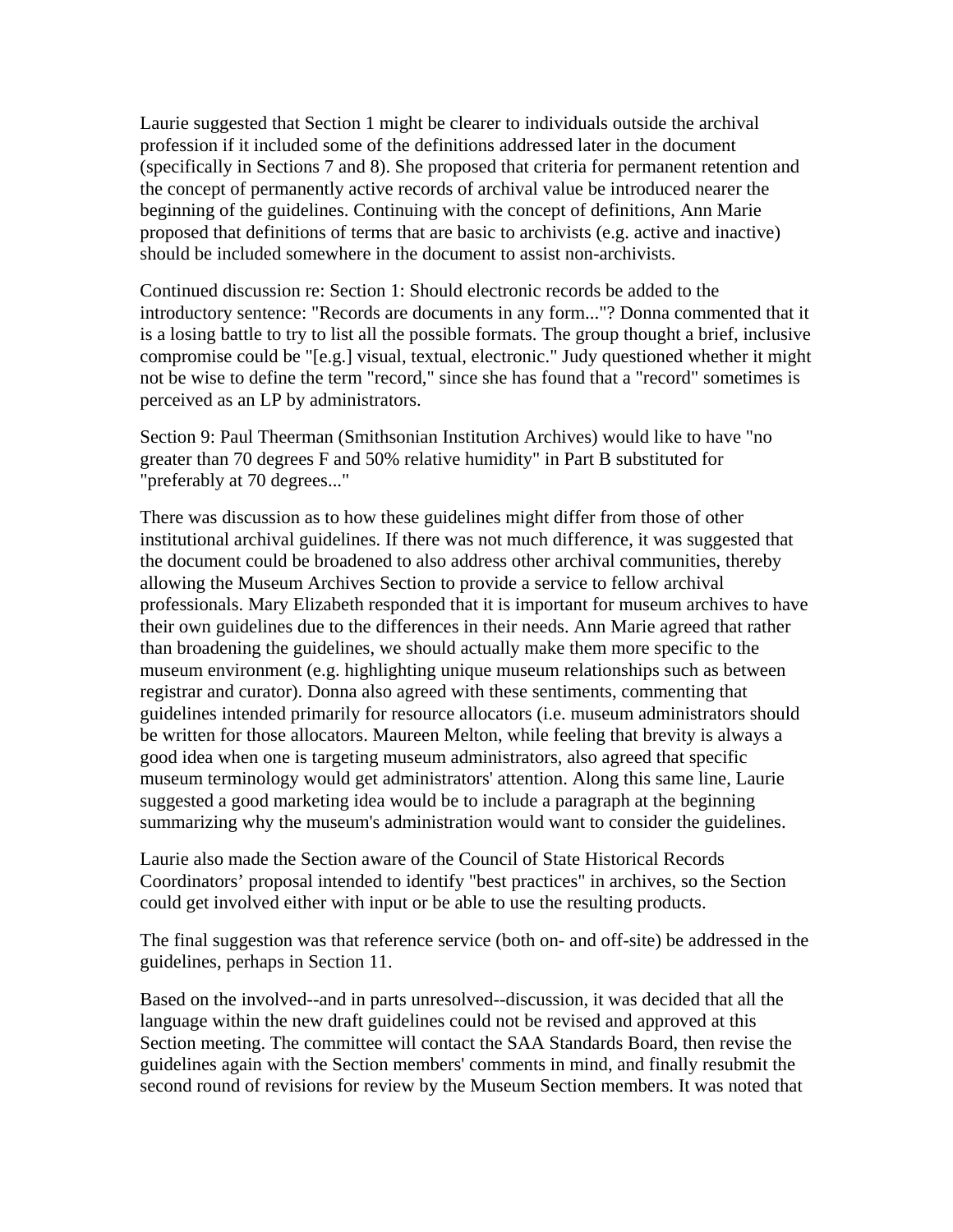no one responded to the first revision draft printed in the newsletter. It is hoped that more Section members will respond to the next revision by e-mail, telephone, letter, or fax.

## Museum Archives Manual

There was discussion as to how best the Section could produce an update to the William Deiss' *Museum Archives: An Introduction* and what the publication should contain.

Maygene Daniels (National Gallery of Art) initially had said she was interested in authoring an update, but she is no longer interested in taking on responsibility for the entire project. Therefore, as chair and general editor, Ann Marie will coordinate the first step and appoint a committee to create a plan and draft chapter outlines (Deb, Ann Marie, Polly, and Sarah). The committee, which represents a variety of museums (art, history, and anthropology and science), will work as a team, drafting the outlines over the course of a weekend meeting this winter. Donna suggested including a representative from an ethnic museum in the aforementioned committee, since such museums have very specific needs (e.g. sensitivity issues).

There was some discussion as to what the Section envisions for the manual: a reader (i.e. group of essays) or a practical guide. Maygene had entertained the idea of a reader; however, the consensus of Section members in attendance at the annual meetings now seems to favor a guide. Section members were encouraged to send issues they want addressed in the manual to Ann Marie. Laurie asked Ann Marie to contact Jackie Dooley (UC Irvine), outgoing Chair of the SAA Publications Board, about the plan to publish an updated manual. Laurie also thought that Maygene should write to Jackie expressing that she would no longer be in charge of the project.

## Museum Archives Directory

There was discussion regarding the need for and production of a directory. There was consensus that Section members did want a directory and that it should include both SAA members and non-members. Judy Turner thought her museum's website might be able to host the directory. She could put together a small compilation of names for the next Section newsletter and then have a full directory prepared by the 1999 annual meeting. A mention was made that there still are museums without access to the Internet, so it indeed is important that the directory be available in print as well as in electronic form. Discussion followed regarding what information to include. Judy said she would draft a form with her ideas about what to include and send it to the Section chair for her review. Laurie suggested alerting AVISO about the directory; others disagreed.

## 3. Session Proposals For 1999 Annual Meeting

Susan Koutsky (National Museum of Women in the Arts) wanted to revise and resubmit a proposal that was not accepted last year. The session, Art in the Archives, would focus on the practical procedures of keeping works of art and policy decision archivists face when encountering works of art in their traditional paper environment. [Editor's note: This session was accepted. See article elsewhere in this newsletter.]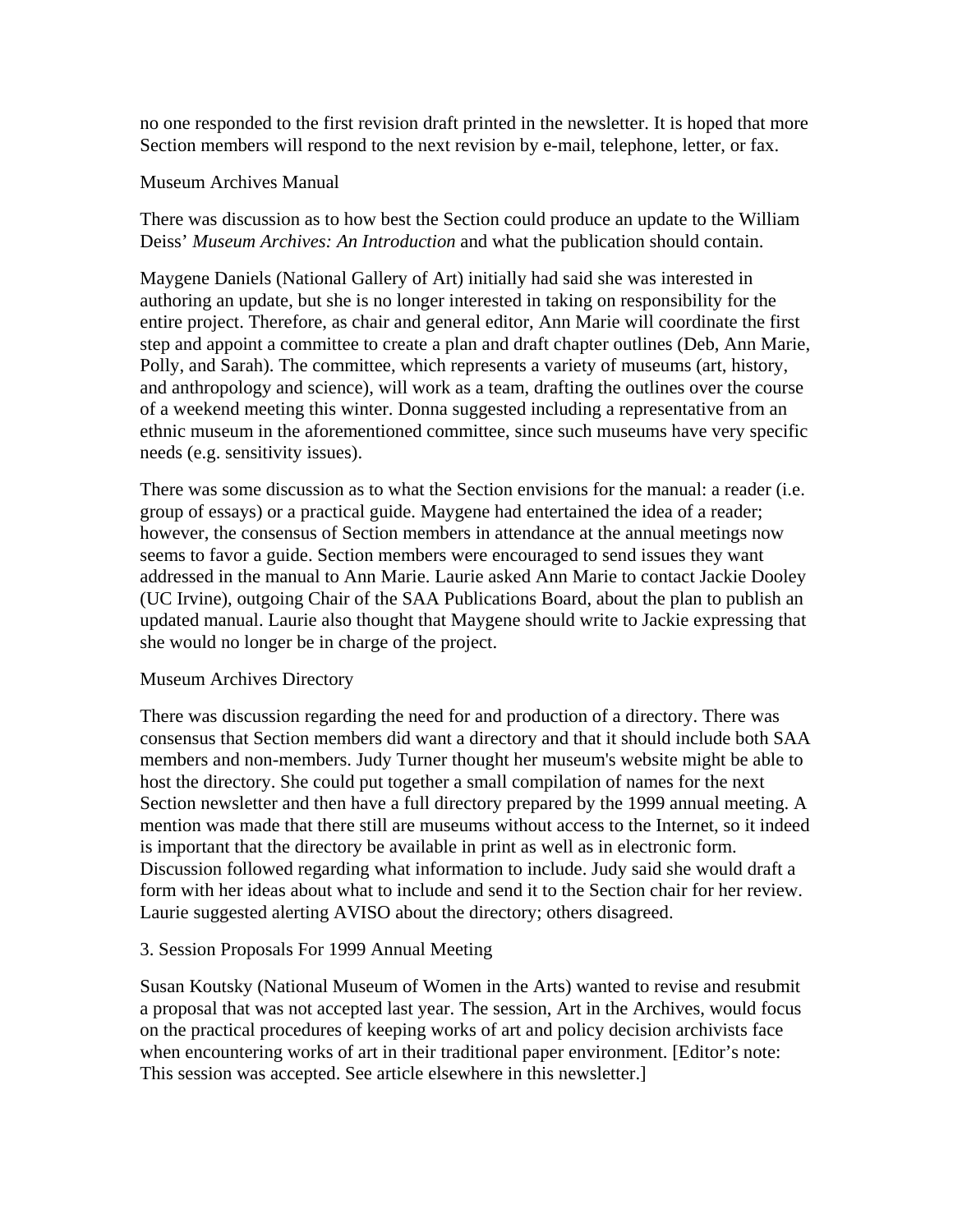Next, the chair of the 1999 SAA Program Committee who was sitting in on the meeting introduced himself and informed the Section that the emphasis for next year's program will be "contemporary records" (defined primarily as electronic records). One day will be spent on each of the topics "creation," "preservation," and "access and use."

Luciana Duranti, SAA's new President, wants to include the perspectives of nonarchivists and non-U.S. archivists. The question "what date range does ?contemporary' comprise?" was asked. The issue of document management systems also was brought up. The Section considered how museum archives fit into the concept of "contemporary records." It was pointed out that many museums do not have the funding to do much with electronic records.

Ann Marie proposed an inter-institutional session addressing the multiple roles that so many archivists play. The session could be comprised of three archivists, each from a different environment (e.g. museum, university, corporation) and would attempt to illustrate how different institutions dictate the types of hats archivists have to juggle (e.g. a museum archivist might have to juggle the registrar's hat and the curator's, in addition to his or her own).

The Section responded favorably to both Susan's and Ann Marie's proposals. Ann Marie informed the group that proposals must be sent to her by October 5, 1998 so she can forward them to the Program Committee by October 9-submission deadline. She assured Section members that an incomplete proposal could be expanded later as long as the draft is in by the deadline. Section members with common interests were encouraged to develop more proposals.

Deb made the general request to the Program Committee Chair that two museum archives-related sessions not be scheduled during the same time block. The Chair said that the committee does what it can to prevent this, but it sometimes happens.

4. Museum Archives Working Groups (Chicago And Orlando)

There was discussion concerning the usefulness of the Section's "working groups" that had met prior to the 1997 annual meeting in Chicago and the 1998 annual meeting in Orlando. The first working group's discussion had been cohesive and focused on the topic of museum records management. The second working group (with fewer attendees) had been more of a "venting"--addressing pressing issues session rather than a focused discussion that built on the previous working group's efforts. A session on the issue of art restitution (reclaiming art seized by the Nazis during WWII) was also included for art museum archivists at the Orlando meeting. While the discussion of the working group in Orlando could have been more directed, it did offer participants a chance to discuss specific questions (e.g. what to do with event mailing lists).

There was mention that some thought the working groups were just for a "select group" of museum archivists. Deb noted that an invitation had been sent to all Section members and posted in the newsletter, so she failed to see how this impression had come about.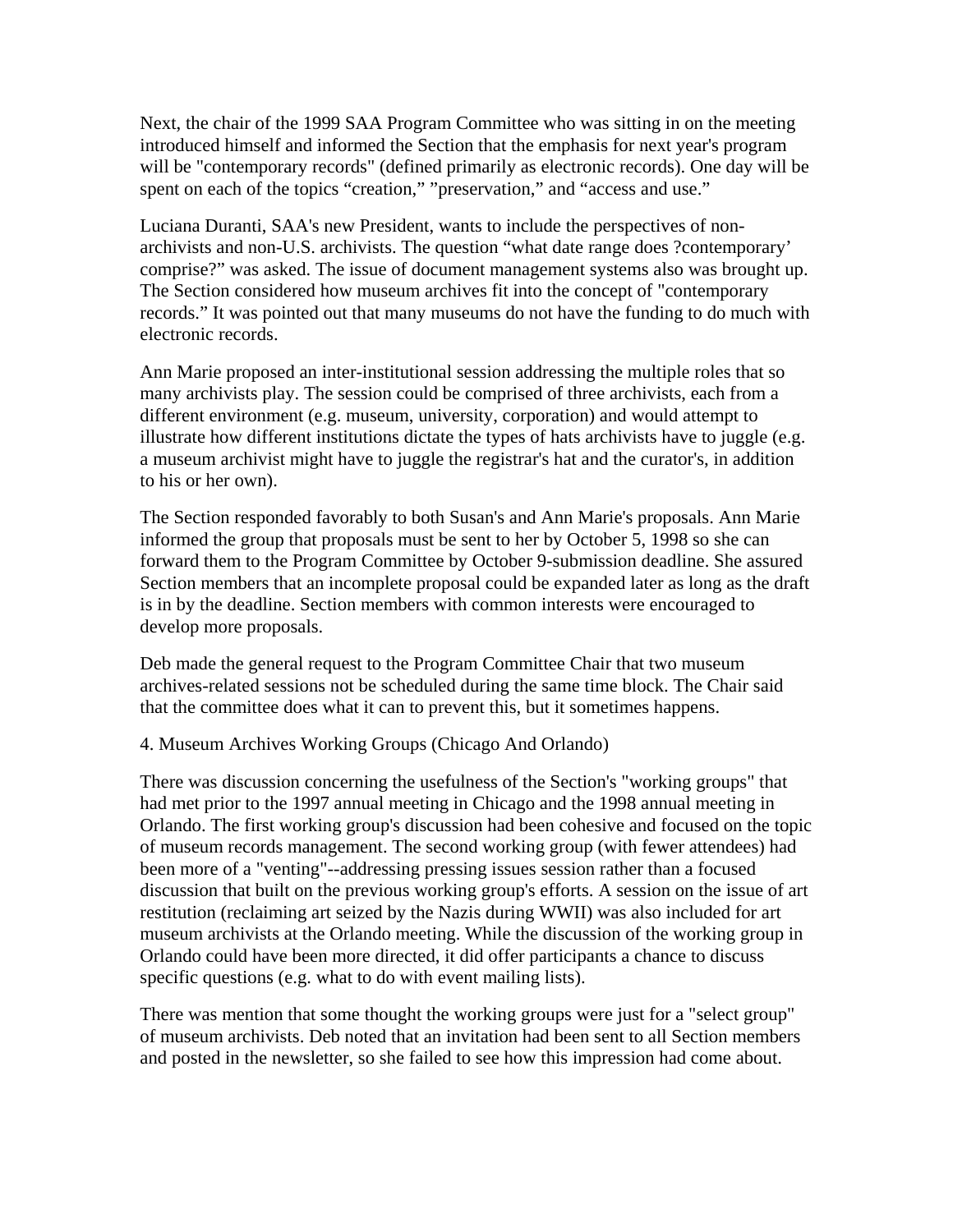Should the Section continue these working groups? Michele Whelk (California Academy of Sciences) asked if the goal of the groups were to create a product, a sort of "white paper" on museum records management. Ann Marie suggested that the working groups be focused on producing a "white paper," with some other time in the conference for general, casual professional discussion.

It was suggested that Fynnette Eaton (Smithsonian Institution Archives) might be a welcome contributor to the next working group discussion since she has recently been involved in a pilot project designed to implement an electronic records policy for one of the Smithsonian offices, parallel to the paper policy within that office. It was decided that the topic for next year's working group's discussion would be documentation strategy; Michele Whelk volunteered to lead the discussion.

[Editor's Note: See Working Group Report elsewhere in this newsletter.]

Laurie suggested that the Museum Archives Section perhaps join with institutions similar to museums (e.g. presidential libraries) for subsequent working group discussions.

Laura H. Graedel

Museum of Science & Industry, Chicago

From the Editor

Congratulations on making it this far. As you can see, the agenda for the Section's annual meeting was quite full. If you never have attended one of these meetings and participated in the discussion, I encourage you to do so. The 1999 annual meeting will be in Pittsburgh. Plan to be there.

Deb Wythe has prepared a report of the working groups that met prior to the 1998 SAA Annual Meeting. The report begins on page 8.

Newsletter readers have a special treat in this issue. The Section sponsored a 1998 annual meeting session entitled DIAMONDS IN THE ROUGH: DOCUMENTING THE COLLECTION OF FINE ART. Response to the papers was so great that we asked if we could publish them in the newsletter. All 3 speakers agreed and promptly emailed me their papers, which appear on pages 12-27. I realize that the presentations loose something in the translation (the wonderful accompanying slides, for one) but think you will still enjoy the papers.

If you have presented a paper of interest to the readers, please send it to me.

I'll end with a personal note. I'm still looking for an assistant editor. I promise…it's not hard…just making some telephone calls or sending emails to solicit articles. I even provide the leads.

Sound interesting? Want to try it on a one-issue basis before committing? Call or e-mail me right away; contact information is elsewhere this newsletter.

Paula Stewart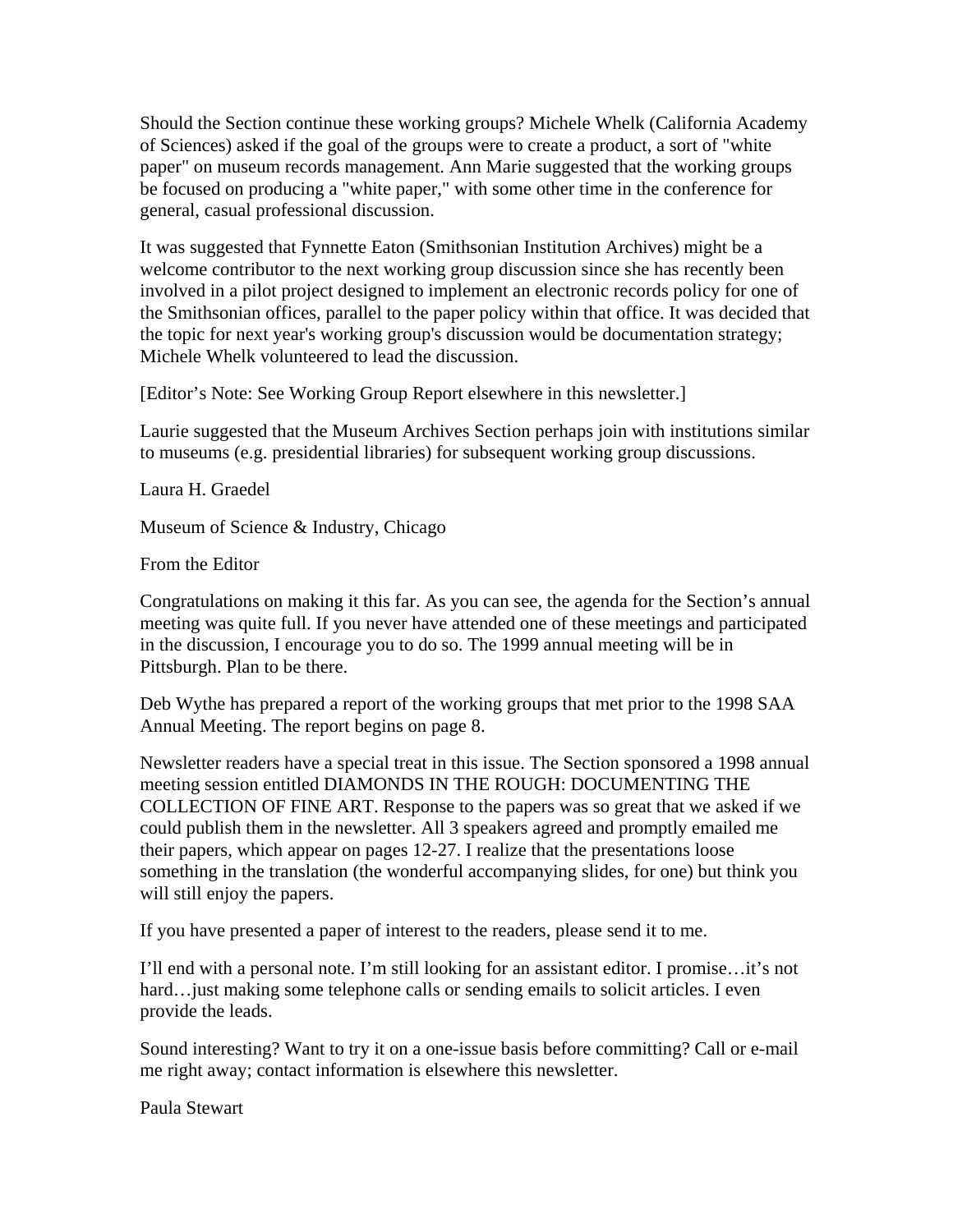#### Amon Carter Museum

Section Listserv News

The Museum Archives listserv is back up and running! Anyone wishing to join can subscribe to SAAMUS-LIST by sending a message to . The message in the body of the email should read: subscribe SAAMUS-LIST [your email address]. To post a message to the listserv, send email to .

[Editor's note: Thanks to Sarah Demb for working so hard to get this up and running!]

Section's Session Proposal for 1999 Annual Meeting Accepted

The Program Committee accepted the Museum Archives Section's proposal, "Art in the Archives: Policy and Procedure." The proposal was put together by Susan Koutsky (National Museum of Women in the Arts) and John Smith (Andy Warhol Museum), who will serve as co-chairs. The session will focus on the practical procedures of keeping works of art as well as the policy decisions archivists may face when they encounter works of art in the traditional paper-based environment. Section member Paula Stewart (Amon Carter Museum) and Ellen Baxter (Carnegie Museum of Art/Andy Warhol Museum) will speak. The session is co-sponsored by the American Institute for Conservation.

NEWS, NOTES, & ANNOUNCEMENTS

Museum and Library Archives Institute Announced

The second annual Museum and Library Archives Institute, sponsored by Monson free Library and Reading Room Association, Massachusetts Board of Library Commissioners, the New England Archivists, and New England Museum Association, will be held at the Monson & Wilbraham Academy, Wilbraham, Massachusetts on June 25-26, 1999.

This Institute consists of two parallel programs: the Introductory and the Special Topic. The Introductory Program is designed for those who have responsibility for museum and library records and special collections but have limited experience in archival methods and procedures. This year's curriculum includes such topics as collecting, accessioning, appraising, arrangement and description, reference and access, copyright, automation, and preservation planning.

Participants may choose the Special Topic Program. This track provides an opportunity to go beyond the introductory level and focus on a particular archival topic in a comprehensive, in-depth manner. The 1999 topic is an overview of special collection including their development and marketing, use in exhibitions, financial potential, and identification, organization, and preservation of specific formats including photographs, architectural records, artifacts, and other formats.

The Institute will be hosted by the Wilbraham  $\&$  Monson Academy, a co-educational board and day school for students from the sixth grade through the post graduate year.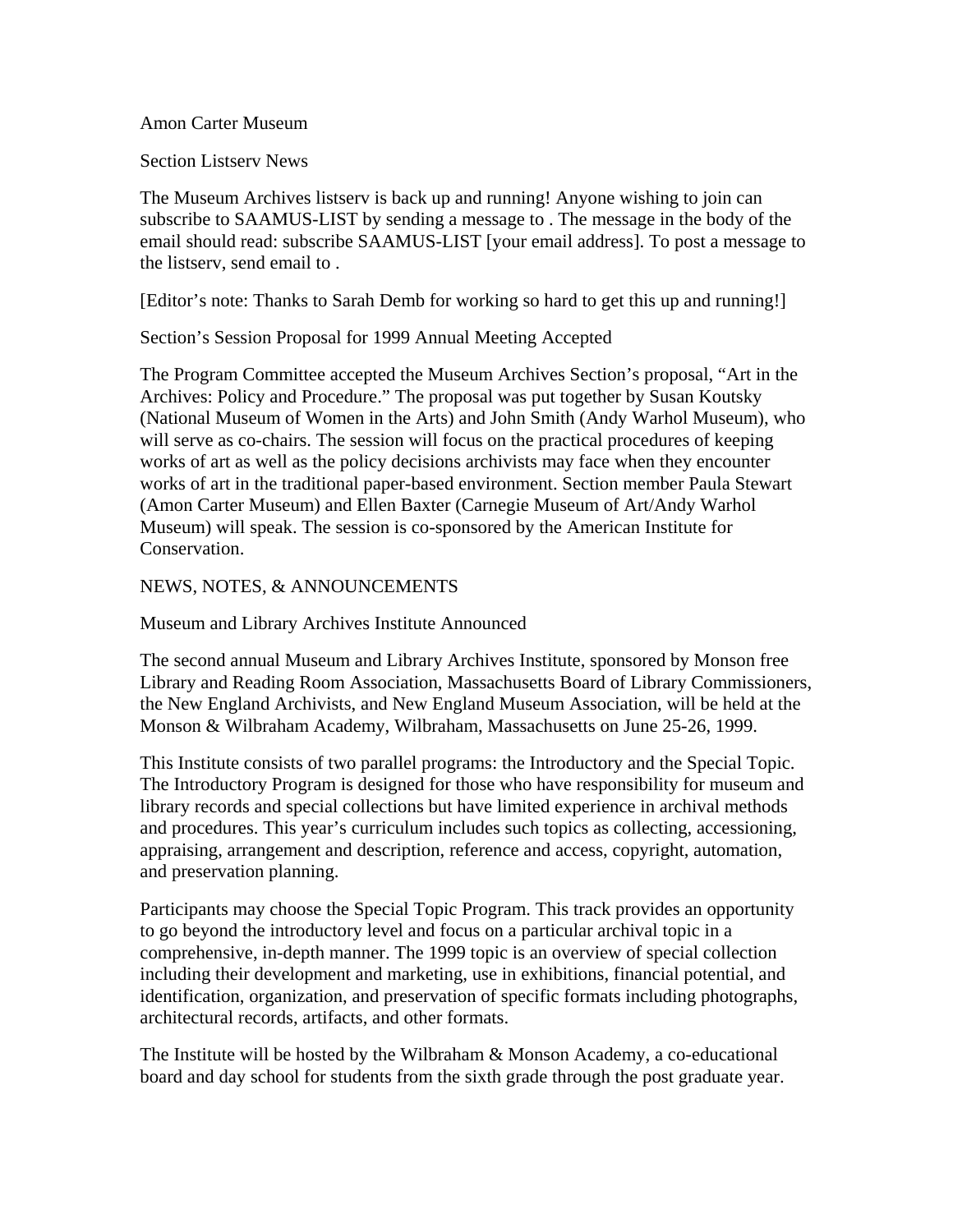The 195 year-old school is located in Wilbraham, Massachusetts, a scenic town in the heart of the Pioneer Valley within a ten-mile radius of Springfield, Massachusetts.

For information contact Theresa Rini Percy, Director, Monson Free Library, 2 High Street, Monson, Massachusetts; telephone: 413-267-3866; fax: 413-267-5496; email: TPercy@cwmars.org.

From a press release

Peabody Museum Archives Announces Movius Papers Project

The Peabody Museum Archives (Peabody Museum of Archaeology and Ethnology, Harvard University) is pleased to announce that combined monies of \$15,000.00 from the Wenner-Gren Foundation for Anthropological Research, the American School of Prehistoric Research, and the Peabody Museum, will support the Hallam L. Movius Papers Processing Project in summer 1999. The project will allow the archives to arrange and describe over 187 linear feet of the esteemed archaeologist's field notes, photographic material, maps, and professional correspondence, which were deposited in the archives during the mid-1980s and have been unavailable for research pending processing. The project will run from June to September 1999.

Sarah Demb

Peabody Museum of Archaeology and Ethnology, Harvard University

# REPORTS

1998 Section Working Groups

For the second year, Section members spent several hours on Wednesday of Annual Meeting week discussing issues of interest. This year, the working group divided its time between two different topics: appraisal of exhibition records and restitution of Holocaustera looted art. As always, it was stimulating for museum archivists (many of us 'lone arrangers') to spend time working together, as opposed to just listening to presentations in sessions. One important thing that we did learn, however, was that a detailed agenda and strong leadership are necessary for a meeting to produce concrete results. The appraisal discussion was free flowing and interesting but did not have a clear direction. While Kathleen Williams had provided an agenda (see below), the interests of the participants consistently veered into other areas.

1. Appraisal Of Exhibition Records

Agenda:

The following 'talking points' were provided by Kathleen Williams (Smithsonian Archives) and, while not addressed directly by the working group, should provide plentiful food for thought.

Introduction: Include an overview of the importance of the exhibition function in all types of museums. Note the complex circumstances under which modern exhibitions are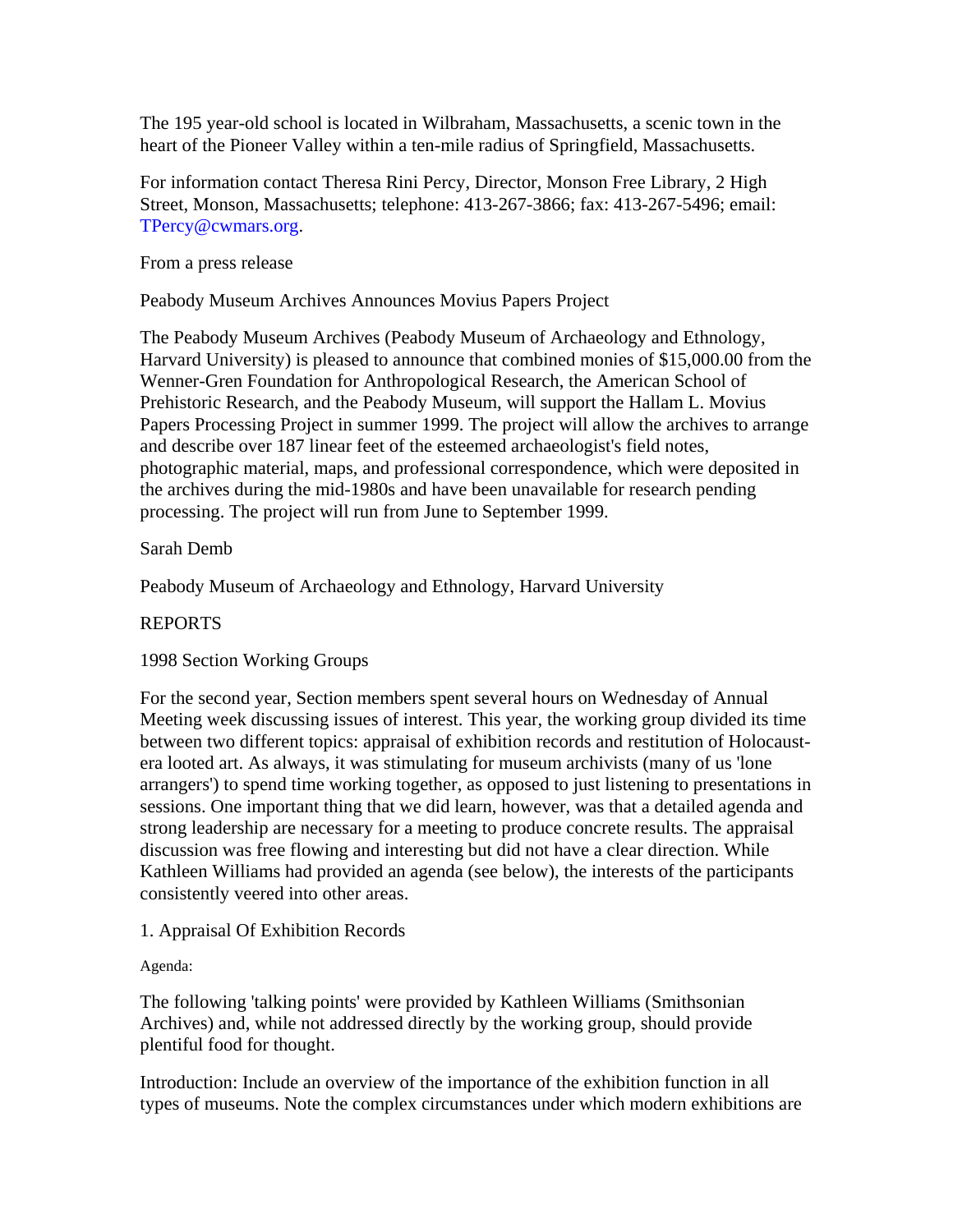often planned and exhibited. This list should include, but not be limited to the following: blockbuster exhibitions; multi-museum exhibitions; inter-departmental exhibitions; longterm traveling exhibitions.

Overview of problem: The complexities noted above create certain appraisal "challenges" for archivists. Problems with modern exhibition records (we are not discussing past problems or procedures) include but are not limited to the following: massive bulk/volume of records; variety of material types that document exhibitions (including electronic records); massive record duplication throughout institutions; dispersal of records (within one museum, and among many museums); central vs. decentralized files; copies of secondary literature in "research" files.

Suggested appraisal approaches to modern exhibition records: Have the audience identify and discuss the appraisal approaches and criteria they use in determining the long-term value(s) of exhibition records. Folks should turn to and use any sample exhibition record schedules for this discussion. Have the group discuss the advantages and disadvantages of each approach as it is discussed. Here are some of the basis approaches that I can think of to include in the discussion:

"You're the boss": creator-determined values, with little or no independent appraisal by the archivist.

"Schellenberg, straight up": evidential and information values assigned to each type of exhibition record by the archivist.

"Building Blocks": documentation strategy (a la Helen Samuels) is used by the archivist to determine which records each office should create and subsequently deposit in the archives.

"What's My Line": functional analysis and appraisal by the archivist. This would entail an analysis of the exhibition function at an institution, what subfunctions and activities each office carries out that need to be retained and what can be tossed.

"Combo Platter": combination of appraisal approaches (e.g. Schellenberg with functional, documentation strategy with functional) used by the archivist.

Conclusions: Each repository has to make its own value judgments on what to retain and what to discard among the wealth of exhibition-related information each creates and maintains. But the discussion today should, at a minimum, assist all archivists in gaining a deeper understanding of the issues involved. Hopefully, it has assisted also in finding common approaches to shared problems regarding exhibition records and, more specifically, it has identified specific types of exhibition records for retention and disposal.

Appraisal of exhibition records: discussion (and a few suggestions or conclusions)

Repetition of records is a major problem for most archivists in the 'Age of the Photocopier.' Even if you keep only one copy in a given file, the same document has probably been cc'd to several other departments. One possible solution is to keep only the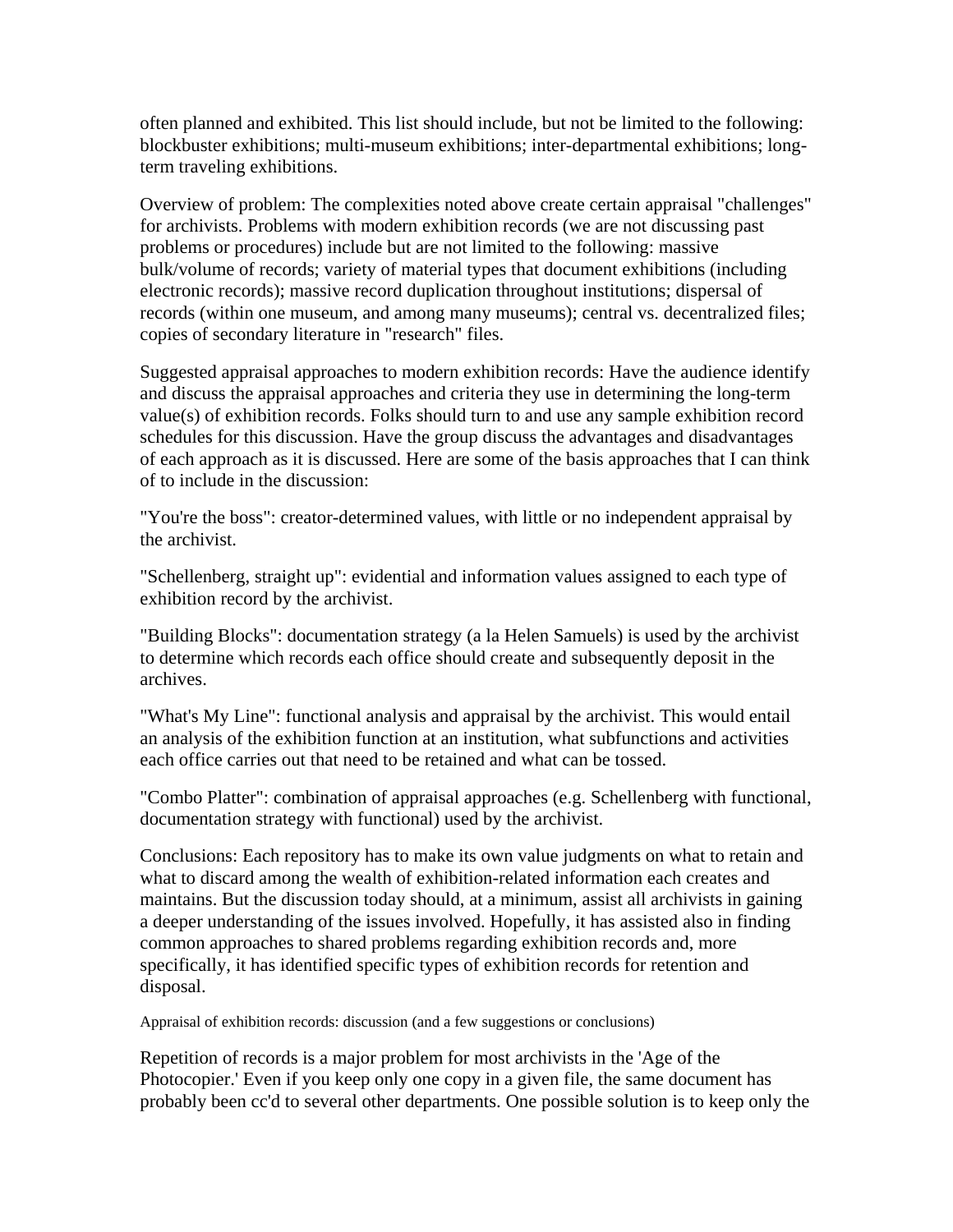master copy in the originating department file and discard other copies sent to a distribution above a specified number of staff members. It would be impossible to cross check all documents to ensure that the original exists, so this approach carries some risk of loss of information.

Exhibitions versus installations: temporary exhibitions generate different types of records than do long-term installations. Installations 'morph,' with small changes being made over the years; the changes may not be documented in a separate file. Conservation reports, object movement records, database entries, and random gallery photographs may be the only documentation of installations. In order to capture installations, we must start to collect documentation in an active way.

Uses of exhibition files: External users include dealers, scholars, and owners who are researching individual objects or working on a scholarly study; internal users may be researching institutional history but may also need very practical information on vendors, colors, mounts or frames and the like. Some records documenting the latter lose value quickly (vendor and supply records, for example); we might consider a rolling retention schedule, which would provide for disposing of certain records after five years, others after seven, and so on.

Confidentiality is a problem in exhibition files that contain lender information; these files may need to be restricted. Restriction levels varied among the institutions represented.

Label text may contain information not otherwise recorded and may document the curatorial approach for an exhibition that did not produce a catalog. The labels themselves, however, may be oversize or present preservation problems (glue, for example), so we may need to reformat to preserve the informational content.

Exhibition publications produce several levels of material: various drafts, edited proofs, and final copies. A policy should be created (and written down) indicating how these will be handled. Some institutions keep all, some none (if the work is actually published), some parts (if a chapter is omitted from the publication, for example).

Do we need more information on an event attached to an exhibition other than that it happened? Are invitation and mailing lists of permanent value? Perhaps these records (which may be voluminous) are candidates for a rolling retention schedule.

Should certain materials by placed in a central reference file for each exhibition (clippings, invitations, flyers, press releases, brochures) so that they can be removed from the many files in which they are duplicated?

How should we handle comment cards or notebooks? Consider making a selection of comments with more substantive content and writing a summary of the rest.

Electronic records are playing a greater part in exhibition documentation and need to be dealt with. Email messages between museum staff and outside consultants may document important topics. CAD systems may be used by the exhibition designers. Interactive exhibition components may be difficult to preserve. Web exhibitions may bypass the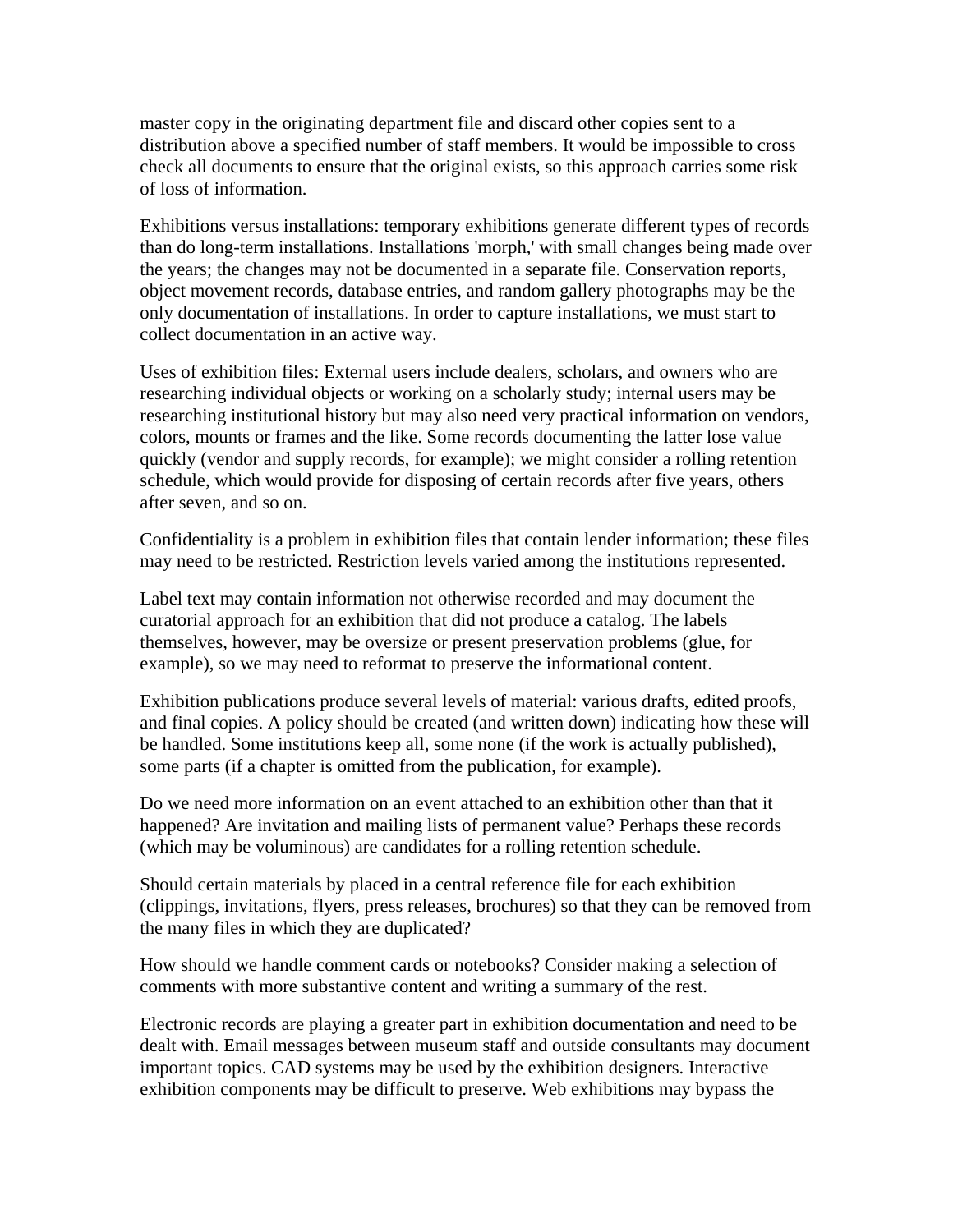physical entirely: should we print out the content? make a CD version? how can we preserve the links?

Visual records of the exhibition may include slide shows and videos as well as interactive stations; all need to be preserved at some level to document how the museum communicated with visitors.

Should object photographs be retained if the object is in the permanent collection and illustrated in the catalog?

## Conclusion:

The discussion made it clear that museum archivists are struggling with exhibition records, perhaps our most important, voluminous, and heavily used collections. As we found last year, museum archivists are inclined toward 'micro-appraisal,' looking carefully at individual files and items, rather than selecting entire series to accession or discard. Confronting the problem of dealing with installations was an eye-opener and call to action for several of us, along with the more familiar worry of electronic records.

## 2. Art Restitution

In response to the growing activity in restitution of Holocaust-era looted assets, the Section invited Greg Bradsher of the National Archives and Records Administration, and two representatives of art restitution service organizations to participate in the working group. Our goal was to learn what each organization was doing and what they will need from our institutions. A report on the meeting and response to it may be found elsewhere in this newsletter; notes on the discussion follow.

Evie T. Joselow (Commission for Art Recovery) described her organization's goal as an effort to reunite lost and stolen art to owners, heirs, or the Jewish community. They are creating a comprehensive database of research and claimant information and are assisting individuals with claims. Many claimants have been through the process before. The Commission, headed by Constance Lowenthal, has a chief of research (Ms. Joselow), claims manager, an assistant librarian, and volunteers and interns. They are concerned with works that have gaps in their provenance: many museums may be the third or fourth recipient. Ms. Joselow called for museums to be forthright when they make connections. Their database will not be open, since the claims are confidential.

Marc Masurowsky reported that the Holocaust Art Restitution Project, founded in September 1997 by Ori Soltes, researches and documents Jewish cultural losses. They are not handling claims, but rather intend to create a comprehensive research tool to document provenance. He called for the art world, which has ignored gaps in provenance, to now be accountable. HARP has lists of dealers and their connections and dealings and are interested in the key people who made movement of art possible. He will send a list to 'red flag' names to the participants [note: not yet received].

The discussion centered around records that may be helpful in the search for provenance, including auction records, exhibition loan records, accession files. A consolidated list of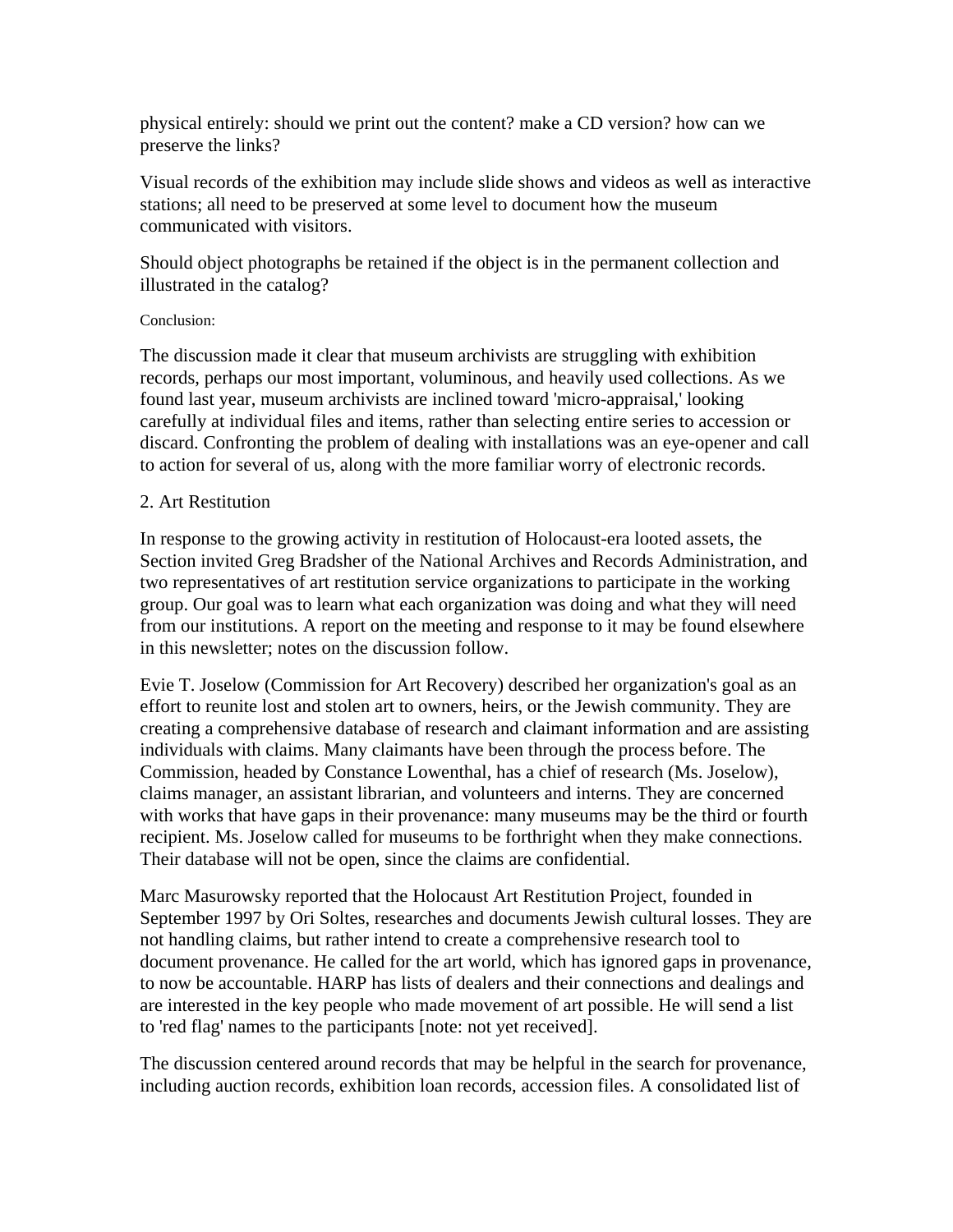losses was published by the U.S. State Department in 1947-48 and sent to many museum directors and private galleries.

The Art Institute of Chicago has established an 'Acquisition and Provenance Project,' staffed by four part-time people. Bart Ryckbosch circulated copies of a bibliography, forms, and list of red flag names.

## Deborah WytheBrooklyn Museum of Art

\*\*\*Editor's Note: The September issue of Museum Archivist will be a special issue dedicated to restitution of art and artifacts taken during WWII and will include the paper Deb presented at the Holocaust-era Assets Symposium held December 4, 1998 at the National Archives & Records Administration and the Report of the AAMD Task Force on the Spoliation of Art during the Nazi/World War II Era (1933-1945), June 4, 1998. Additional contributions are welcome.\*\*\*

# PAPERS

[The following three papers were presented in Session 53 DIAMONDS IN THE ROUGH: DOCUMENTING THE COLLECTION OF FINE ART at the 1998 SAA Annual Meeting. Response to these papers was so great that we wanted to share them with our readers.]

William Wilson Corcoran and the Encouragement of the American Genius

In January of 1874, Washington society participated in a major social event: the grand opening of the Corcoran Gallery of Art. Its founder, William Wilson Corcoran, was a well-known member of the local elite and that night was the culmination of his dream to bring a gallery devoted to the fine arts to the nation's capitol. Guests that evening admired the 100 paintings by the finest American and European artists, most of which had been given by the founder as the nucleus of the new institution's collection. They wandered around the building at the corner of 17th Street and Pennsylvania Avenue, a building designed by architect James Renwick (and now named for him) and paid their respects to one of Washington's best known citizens. Mr. Corcoran, 74 years old, held court in the main picture gallery, and greeted his guests, including President Grant and a number of senators and congressmen. The newspapers predicted that the gallery would soon hold its own with the great European museums and sang Mr. Corcoran's praises as a right-thinking man of culture.

Which certainly would have pleased Mr. Corcoran. Although he had been well-known philanthropist for some time, this institution was, and remains, the only one that bears his name, and was based on his particular tastes in art. At the time of the Gallery's opening Mr. Corcoran had been collecting art in earnest for thirty years and had amassed a wellrespected collection of objects by some of the country's best known living artists. Mr. Corcoran remained active with the Gallery's affairs until his death in 1888, rarely missing an opportunity to visit the Gallery. Today I'd like to talk about how the formation of his collection is documented in Mr. Corcoran's papers at the Library of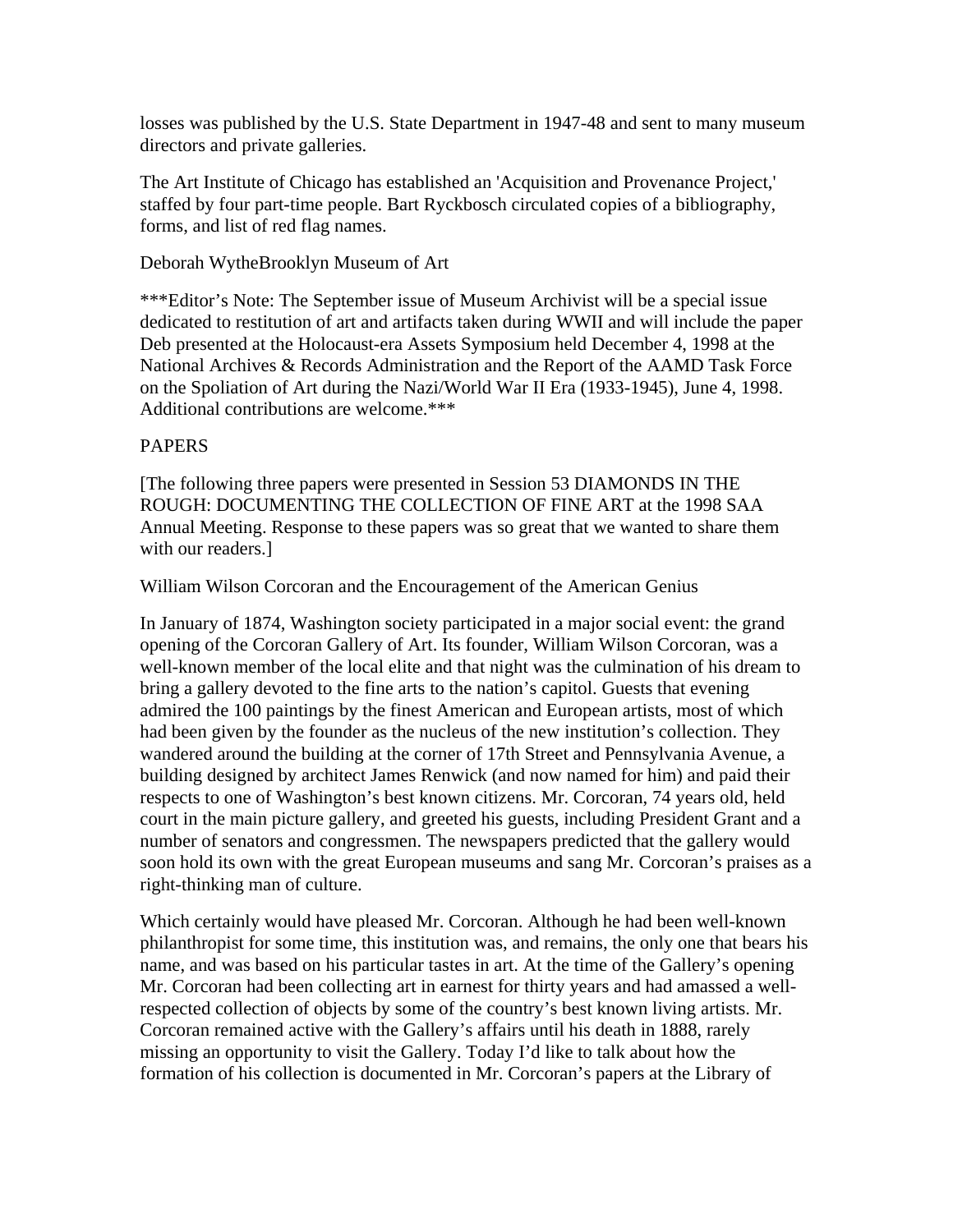Congress and how the material held by the Corcoran Gallery Archives complements and expands on that documentation.

I should probably begin by introducing my guy, who doesn't have quite the name recognition enjoyed by Mr. Frick and Mr. Rockefeller. Born in Georgetown in 1798, William Wilson Corcoran was a prominent 19th century Washington banker and philanthropist. The son of a tanning merchant and mayor of Georgetown, William Wilson Corcoran attended Georgetown College for one year before dropping out to join his two brothers in their dry goods business. His business ventures did not meet with much success and he turned to a career in banking. In 1840, he formed the firm of Corcoran  $\&$ Riggs, with his partner George Riggs, another Washingtonian. The firm's big break came in 1848 when Corcoran and his partner were offered the chance to sell bonds to finance the Mexican-American War. Although Corcoran had done well for himself up to this time as a financial advisor and provider of banking services to the federal government, the war bonds deal made him very wealthy. Just a few years later in 1854, Corcoran was able to retire from the bank and although he continued to manage the financial affairs of close friends, he devoted a great deal of time to his philanthropic interests.

Although not very well known today, in his own time William Wilson Corcoran had a deserved reputation as a major player in national politics and exerted influence in both Democratic and Whig administrations from the early 1840s to the Civil War. He never held public office himself but was intimately involved in local and national political affairs. Guests at his famous dinner parties included Daniel Webster, Henry Clay, John C. Breckinridge, Millard Fillmore, Franklin Pierce, John C. Calhoun, and John Tyler.

To date there is no full-length biography of Corcoran that addresses all the aspects of his life: business, personal, and philanthropic. In 1972, Henry Cohen published a book with the rather unwieldy title, *Business and Politics in American from the Age of Jackson to the Civil War: A Career Biography of William Wilson Corcoran*. The book investigates Corcoran's business affairs and includes very little on Corcoran's other activities. There have been a few articles published on Corcoran's art collecting but they have been mainly based on secondary sources.

William Wilson Corcoran's papers were donated to the Library of Congress by his grandson William Corcoran Eustis in 1920. There doesn't seem to have been any discussion of the papers coming to the Corcoran Gallery, which in 1920 had exactly three professional staff members. The collection at the Library occupies 33 linear feet and includes approximately 54,000 items.

The bulk of the items in the collection are contained in the volumes of outgoing correspondence, letterpress copies pasted in 65 volumes that span the years 1845 to 1888. Each individual volume, which generally includes about a year of correspondence, is indexed by correspondent. These 65 indexes have been reproduced by the Library staff and are shelved in the Manuscript Reading Room. Incoming correspondence is not nearly as extensive, comprising 6,400 pages. These letters are indexed in a card catalogue, also located in the Reading Room. The card catalogue, however, is incomplete.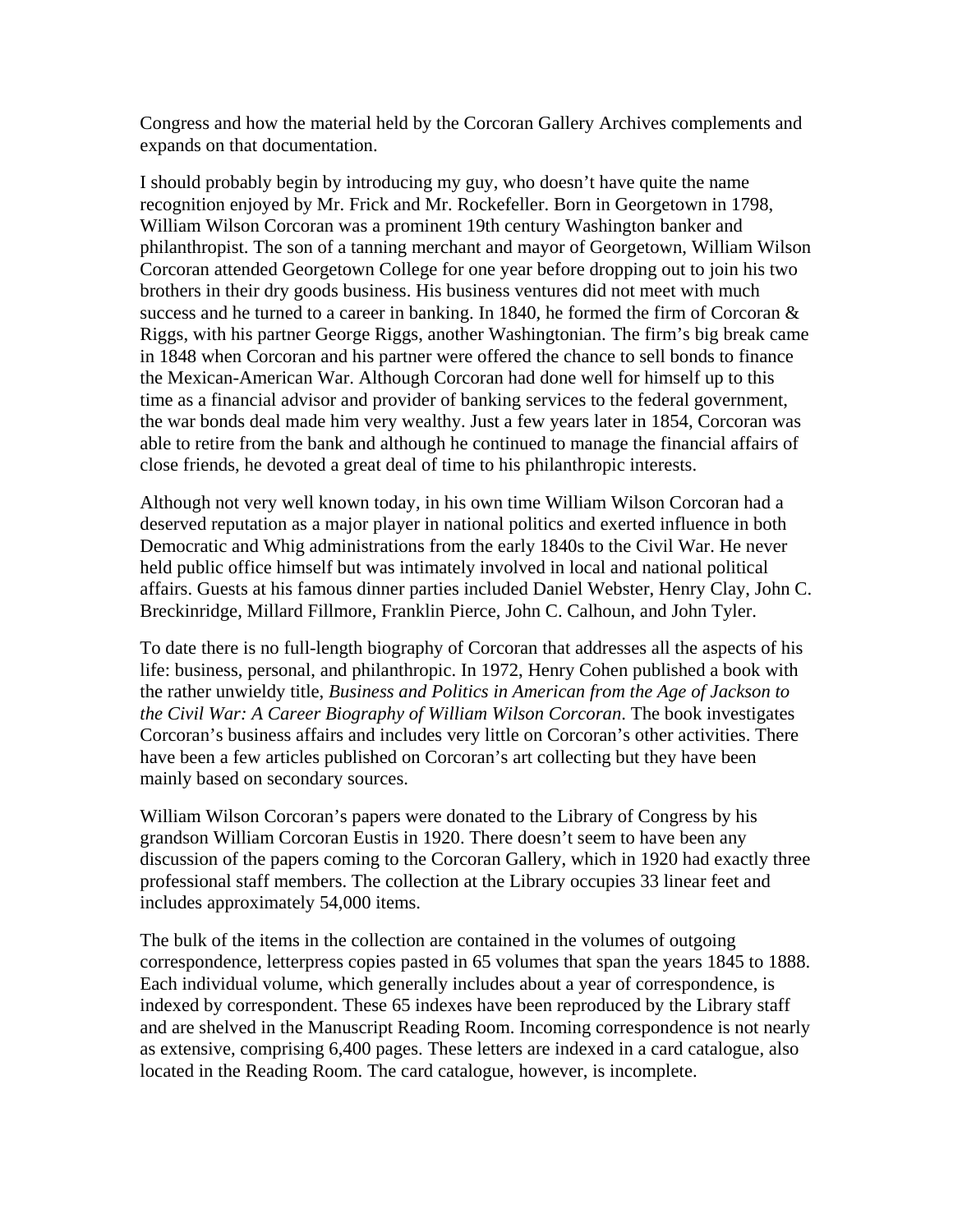The papers are primarily concerned with Mr. Corcoran's business transactions and his political and social friendships and obligations. The scope and content note for the finding aid to the papers mentions that more than 125 correspondents are listed in the Dictionary of American Biography and certainly the indexes to both the incoming and outgoing correspondence files have names that jump at you: Jefferson Davis, James Buchanan, Daniel Webster, etc. but there artists and dealers are listed in those indexes as well. The indexes for the outgoing correspondence prepared by Corcoran's secretaries do include some subject headings like "pictures" and "statues."

There is no ledger or register listing paintings and sculptures acquired by Mr. Corcoran in his papers at the Library. In 1857, Mr. Corcoran commissioned Charles Lanman, the American landscape painter and writer to produce a catalogue of his collection, but the publication does not include information on the acquisition of those objects. This volume does serve as a way to determine which objects Corcoran acquired before 1857 and which were later purchased.

It seems that the first attempt to document the formation of the collection occurred in the early 1870s, after the works had been transferred to the newly founded Corcoran Gallery of Art. The Gallery's first curator, William MacLeod (who had had a career in the Department of the Treasury as a clerk) compiled what he called a Biography of Paintings that lists the works of art acquired by the Gallery, including the original gift made by Mr. Corcoran. Information included on the nearly paintings in the original gift presumably came from Mr. Corcoran himself. MacLeod's notes on these objects are still the basis for research on Mr. Corcoran's early collection. The Biography was maintained by Corcoran Gallery staff until its use was discontinued in the 1940s when modern museum registration methods took over.

The entry in the Biography for Mr. Corcoran's earliest purchase, of a painting thought at the time to be by the Flemish artist Jan Brueghl, states that Mr. Corcoran purchased the painting from Stephen Decatur. Decatur, who is perhaps as famous for dying in a duel as for his exploits in the U.S. Navy during the War of 1812, died in 1820. I have to say that I've always been a little suspicious of this provenance. Corcoran was only 22 when Decatur died, did not have the wealth he would accumulate later on and, if this information is to be believed, there is a gap of more than twenty years before Corcoran's next known art purchase. There are no letters between Decatur and Corcoran in his papers but Mr. Corcoran did have a correspondence with Decatur's widow, Susan Decatur. Corcoran acted as her financial agent but they seem to have been quite close. The Corcoran papers contain a number of playful entreaties from Susan to Mr. Corcoran, asking him to come keep her company if he has nothing else to do. "My dear Mr. Corcoran: If you find yourself *destitute* of amusement this evening, while the belles are at church, I beg you come and listen to some of my lamentations." Later, "I am happy to say that I can take you under my wing to-day, on the way to heaven, and I pray you to call for me at ten o'clock." It seems to me a bit more likely that Corcoran acquired the painting from Susan Decatur at some point in the 1830s, when he was an established businessman and Washington personage, but in the absence of any evidence to support this, we have to rely on Corcoran's word for it.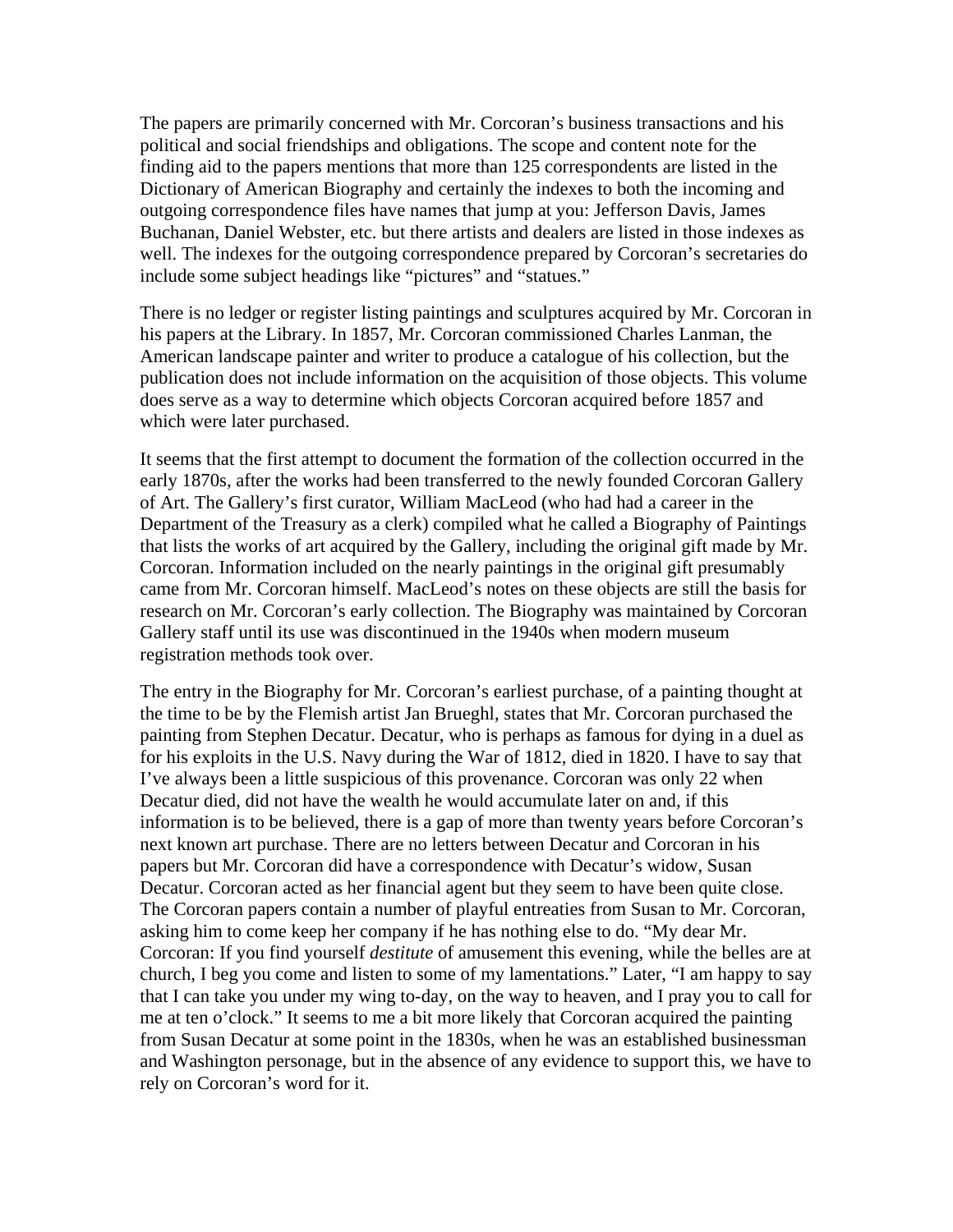Corcoran began making major purchases of American and European art in the 1840s, assisted by a number of agents and dealers working on his behalf at home and abroad. His many trips to New York and to Europe often resulted in meeting an artist and commissioning or purchasing a painting or sculpture. In 1850, Daniel Huntington, an American painter wrote to William Wilson Corcoran from New York:

## Dear Sir

I regretted not seeing you when last in town. I was at Mesrs Williams & Stevens in a few moments after you left and was told that you had seen Mercy's Dream. I was gratified that you were pleased. I hope you may be induced to buy the pair, for the one of Christiana is the most interesting to many and especially to those who are critical. I know that \$3000 is a large sum for two pictures but if you reflect on the close study and arduous labor of many months bestowed on them I do not believe you would be willing to cut down the amount....

Excuse my saying this for it probably of no [interest?] to you. But I am very desirous that the two pictures, which are perhaps the best and certainly the most pleasing I have ever painted should have a place in that collection which are forming...

Huntington even suggested an easy payment plan but ultimately only got half his wish: Corcoran purchased *Mercy's Dream* for \$1,500. It seems clear from Huntington's letter that Corcoran's reputation as an important American collector had been well established by 1850. Unfortunately, the outgoing correspondence volume that might have contained a reply from Corcoran is not in the Library's collection.

The painting, first executed by Huntington in the 1840s, illustrates a passage from *Pilgrim's Progress*. It was a favorite of Mr. Corcoran's and was afforded a place of honor as the first painting listed in the 1857 Lanman catalogue. Huntington's appeal to Mr. Corcoran's vanity was one that would be repeated again and again by artists anxious for a place in Mr. Corcoran's collection.

Like many collectors of his day, Corcoran had an interest in history painting and in 1854 purchased Emmanuel Leutze's *Cromwell and Milton*. Leutze, an American working in Dusseldorf, had met Corcoran during the latter's travels in Europe. While on one of these excursions, Corcoran had met another American artist working in Dusseldorf, William D. Washington. In 1854, Corcoran wrote to Washington and said, in part, "Please make my best regards to Mr. Leutze and say the picture gives generous satisfaction. I like all but the figure of Milton which is not at all agreeable. If my speaking so plainly would not please him, do not send this paragraph of my letter...."

In his travels abroad Corcoran was introduced to the great scientist Alexander Humboldt and others in his circle. Corcoran was an admirer of Humboldt and commissioned a woman portrait painter named Emma Richard to paint a portrait of Humboldt. Richard's letters to Corcoran are among the most gushing to be found in the Corcoran Papers. She was enthusiastic about the opportunity to be represented in Corcoran's collection and to help Corcoran pay tribute to Humboldt. Corcoran also commissioned the sculptor Christian Rauch to execute a copy of his bust of Humboldt.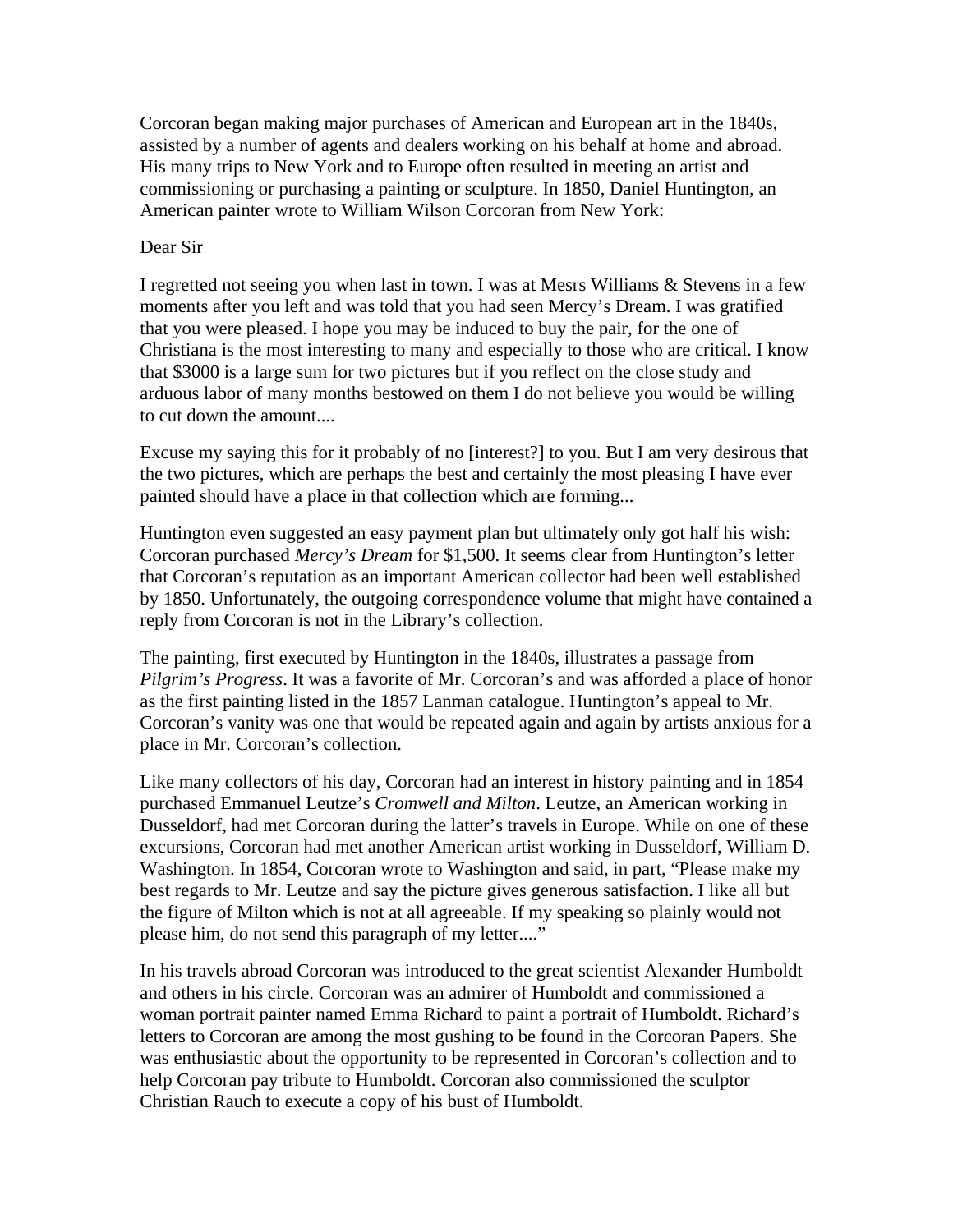Corcoran had a number of agents working on his behalf in Europe who would write to call his attention to works of art available for purchase but there are also a number of letters in which private individuals wrote to Corcoran to offer works in their own collections. This happened frequently enough for Mr. Corcoran to tell Miss Margaret Meade in 1855: "that my Gallery is full, and were this not the case, it would be out of my power to purchase one tenth of the pictures offered to me under similar circumstances. Much desiring, however, to aid you in disposing of them, I would take an interest in them, should you determine to raffle them." It would seem that Corcoran's reputations as a generous philanthropist and an art collector merged in the minds of those who were in financial need and who had works of art at their disposal.

Corcoran may have begun his collecting as a purely personal endeavor but by the middle or late 1850, he was beginning to have bigger ideas. While on trip to Europe in 1855, he had seen the new wings of the Louvre. James Renwick, a celebrated American architect was asked to design a museum to house Corcoran's collection. Mr. Corcoran's home on Lafayette Square had already been enlarged to house the growing collection and he began planning for a separate structure.

The site, at the corner of 17th Street and Pennsylvania Avenue, across from the White House was ideally suited to his notion of forming an important national gallery. While construction was underway, Corcoran temporarily suspended purchasing works of art and concentrated his energies on the new enterprise. The construction had to be halted in April of 1861 because as Corcoran wrote to Renwick: "There is nothing being done at the building, and in the present state of the country, nothing can be done and you will please me therefore, not [to] press the work further until you hear from me."

The state of the country described was, of course, the Civil War, and Mr. Corcoran found himself on the wrong side of the fence. An active supporter of the "states' rights," although not himself a slave owner, Mr. Corcoran found it expedient to decamp to Europe for the duration of the Civil War. He did make an occasional purchase while in Europe during these years but on his return, he turned his attention again to the Corcoran Gallery of Art.

In the spring of 1869, Mr. Corcoran formally established the gallery but did not put himself on the Board of Trustees nor did he make any provisions in the original by-laws for permanent Corcoran family representation. Although his secretary Anthony Hyde who was one of the original Trustees may have represented his interests, Corcoran had no formal voice in Gallery affairs. We do know that he was a frequent visitor to the Gallery and continued to purchase works of art for the collection. Corcoran made his largest gift when the Gallery was founded, but he continued to donate objects, both those that had been in his collection for some time (like *The Veiled Nun* by Guiseppe Croff) and other objects that he purchased and then immediately turned over to the Gallery.

One of the best (but most obscure) sources of information about Mr. Corcoran's tastes is the series of daily Journals maintained by the Gallery's first curator, William MacLeod. MacLeod was the one who compiled the Biography of Paintings that includes information on Mr. Corcoran's original gift. In addition to these rather formal volumes,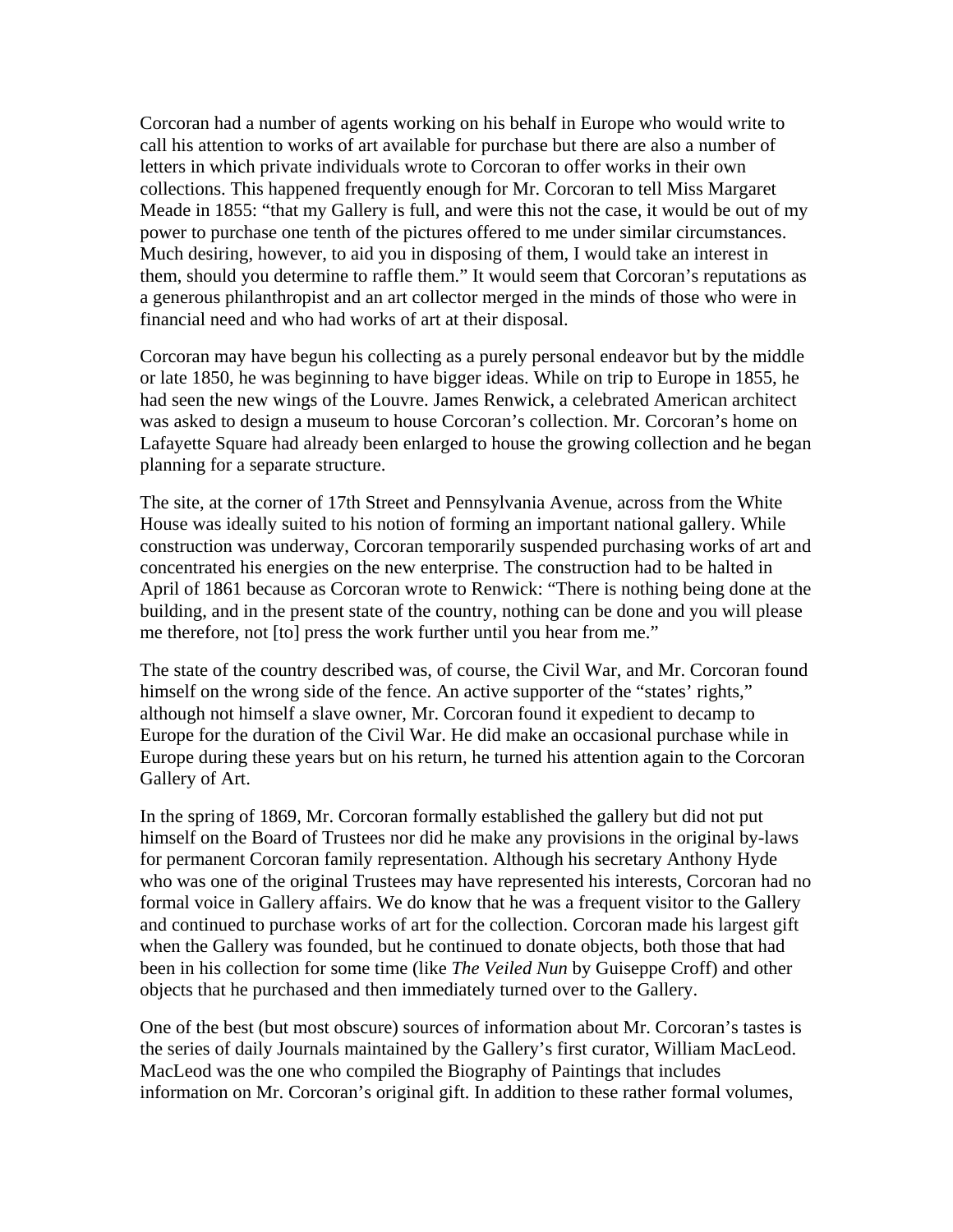MacLeod kept a daily account of the comings and goings at the Corcoran. He had a great deal of respect for Mr. Corcoran and it seems he never failed to mention his visits to the Gallery. MacLeod's journals, kept from 1876 to 1884 and for 1886, give a glimpse into the nature of Mr. Corcoran's tastes. MacLeod and Corcoran disagreed although it's very clear that MacLeod would have never told Mr. Corcoran in instances. In the 1870s, Moses Ezekiel, an American sculptor, sent to the MacLeod photos of heroic statues of artists Ezekiel was executing for the gallery's second floor niches. In his journals, MacLeod denounced the figure of Raphael as one of the worst works in sculpture he had ever seen. MacLeod also recorded in his journal that he showed the photos to Mr. Corcoran: "who was *pleased with them*, which is a pity!"

Mr. Corcoran's dealings with the landscape painter Albert Bierstadt provide a glimpse into the way the Gallery administration and Mr. Corcoran occasionally clashed. Bierstadt, who was a shameless self-promoter, was very anxious to be represented in the Corcoran Gallery of Art's collection and clearly understood that Mr. Corcoran exerted some influence. In 1874, Bierstadt made his first attempt to sell a painting to the Corcoran Gallery, which had not yet even opened to the public. The painting, *Mount Adams on the Columbia River, Oregon* was offered by Bierstadt for \$5,000 (a bargain basement price compared to the \$15,000 Bierstadt insisted it was worth.) He had no luck persuading the trustees to purchase the painting and had to try again in 1877.

This time he sent a painting he called *Mount Corcoran*. MacLeod was deeply suspicious, he thought the painting was *Mt. Adams* reworked. He was close. In fact, *Mount Corcoran* was another painting, one that had been exhibited in New York at the National Academy of Design under the generic title *Mountain Lake* only a few months earlier. The practice of naming mountains was not new to Bierstadt but it was a rather blatantly flattering move on his part. The Gallery trustees were still unmoved by this second example of Bierstadt's work. In a bold move, Bierstadt went to see Mr. Corcoran himself to present his case. Bierstadt wrote to his friend Samuel Ward about his visit and a copy survives in the Corcoran Papers at the Library of Congress: "I think I speak the minds of all when I say that the greatest living painters would take great pride in being represented in the Corcoran institution by the best work they can produce and at a cost far less than to any private person or dealer for they would refer their friends to that gallery as representing their best efforts...I am happy to have named one of our highest mountains after him, the first to catch the morning sunlight the last to say goodnight...You will rejoice to hear that, feeling as I do, upon the subject of the Corcoran Gallery, Mr. Corcoran, its funds being exhausted for the present by late purchases, intimated his intention to present his *namesake* to the Institution and that I most cheerfully assented to such a concession [in price] as all in my craft would gladly make when treating directly with its munificent Founder."

So it seemed that Mr. Corcoran had given in to the pressure and bought the picture for the Gallery. But a few days later, in January of 1878, MacLeod (who had received a copy of the letter from Bierstadt) wrote in his journal: "Letter from Mr. Bierstadt, intimating that the Mt. Corcoran was bought by Mr. Corcoran and expressing his delight that it was to remain here. Showed it to Mr. Corcoran, with a copy of my last letter to Mr. B. and Mr. C. then stated that he *had* bought the picture for \$7,000 for his own house, but as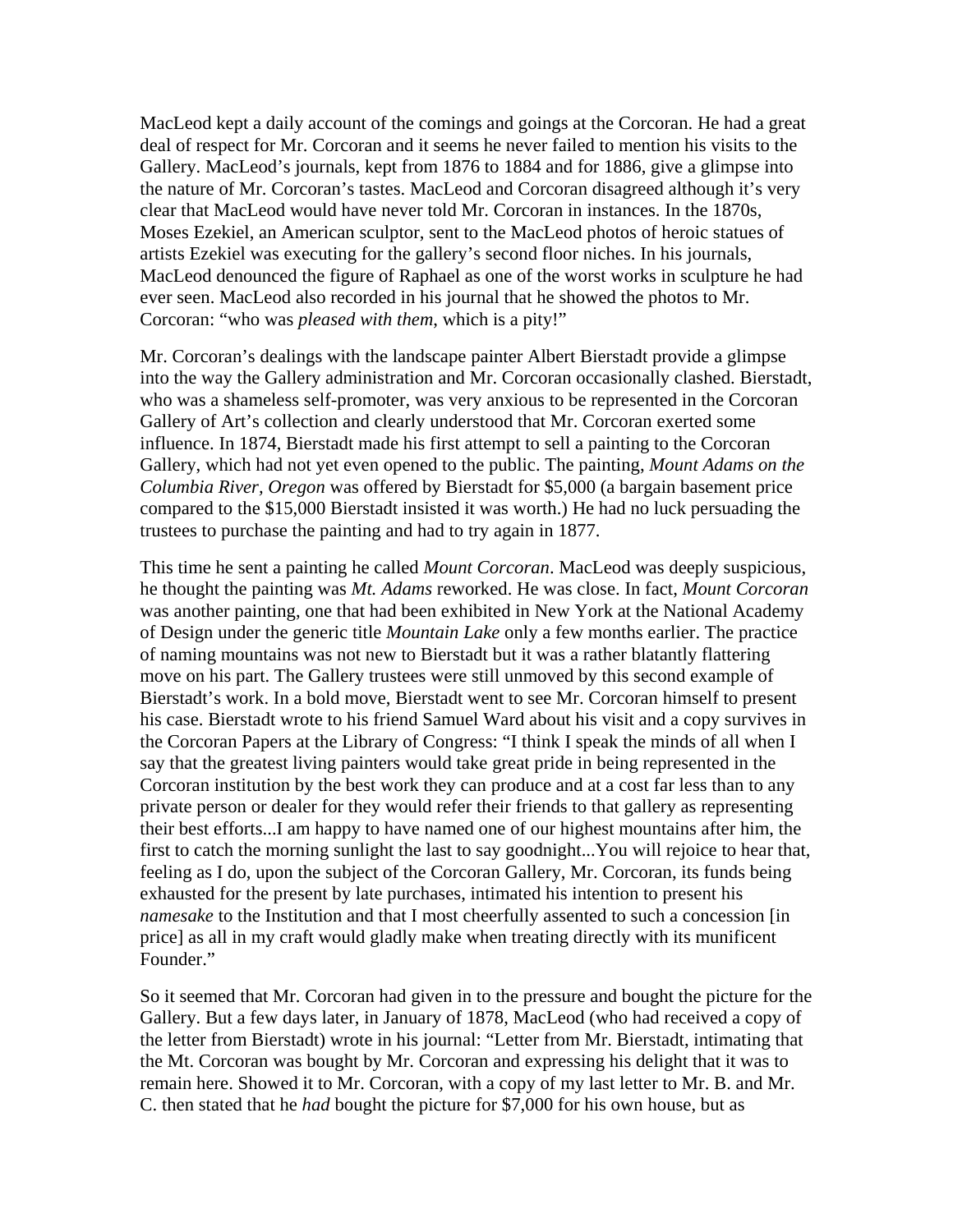Bierstadt wrote as if he expected it to be placed in the Gallery, he would let it remain here. The *price* is not to mentioned."

In this case, a combination of documents from the Corcoran Archives and the Corcoran Papers at the Library of Congress tells us the story. As the Corcoran Gallery grew in prominence, artists and dealers would often approach one party in the hopes of influencing the other. William Wilson Corcoran would forward letters sent to him by hopeful artists but still had an active role in the development of the collection.

As it now stands, there are obstacles facing those who wish to undertake serious research on William Wilson Corcoran's collection. For instance, the card catalogue to incoming correspondence at the Library of Congress is incomplete and although one could make a list of artists with whom Corcoran had some dealings and check it against the card catalogue, the problems remains that there a number of letters that would not immediately appear to contain art-related information. For instance, Edward Everett and Corcoran exchanged a number of letters over the years of their friendship and one could reasonable assume that this correspondence is largely concerned with financial and political matters. But in one of them, Everett encourages Corcoran to purchase a sculpture by Hiram Powers called *America*. In the same way, the outgoing correspondence index, while occasionally including subject headings for "pictures" and "sculpture," has the response to Miss Margaret Mead's letter file simply under her name.

As for the Corcoran Gallery Archives material, here one might find the task a bit easier. Much of what we know about William Wilson Corcoran's collection comes from the Biography of Paintings compiled and maintained by William MacLeod. Our incoming correspondence registers contain more detailed descriptions of the contents of letters. But the Curator's Journals, which have wonderful glimpses into Mr. Corcoran's tastes, are unindexed. And because many, if not most of the paintings included in William Wilson Corcoran's founding gift were deaccessioned by the Gallery (I was in junior high school at the time and they didn't ask me), the impetus for in-depth research on these objects has disappeared. In looking at the Gallery's accession files for these objects, I found that in most cases there is no mention of the related materials at the Library. Nowhere in the file on *Mercy's Dream* is there a copy or transcription of Huntington's letter to William Wilson Corcoran.

I believe that a thorough search of William Wilson Corcoran's papers would yield information that could greatly benefit those interested in individual objects and those who wish a better understanding of the collector's habits and tastes. Hopefully, someday, I'll have the time to do it myself but in the meantime, I encourage all those who have the patience to give it a try.

I'd like to close with a quote from a Washington newspaper from January of 1874, just before the Corcoran Gallery opened to the public: "Mr. Corcoran has sent to this gallery all the artistic companions of his own mansion and he sits tonight, very probably, in the empty hall where his Coles and Huntingtons, Leutzes and Elliots have beguiled him for twenty years, consoled by the happiest of all solaces, that he is doing good to others."

Marisa Keller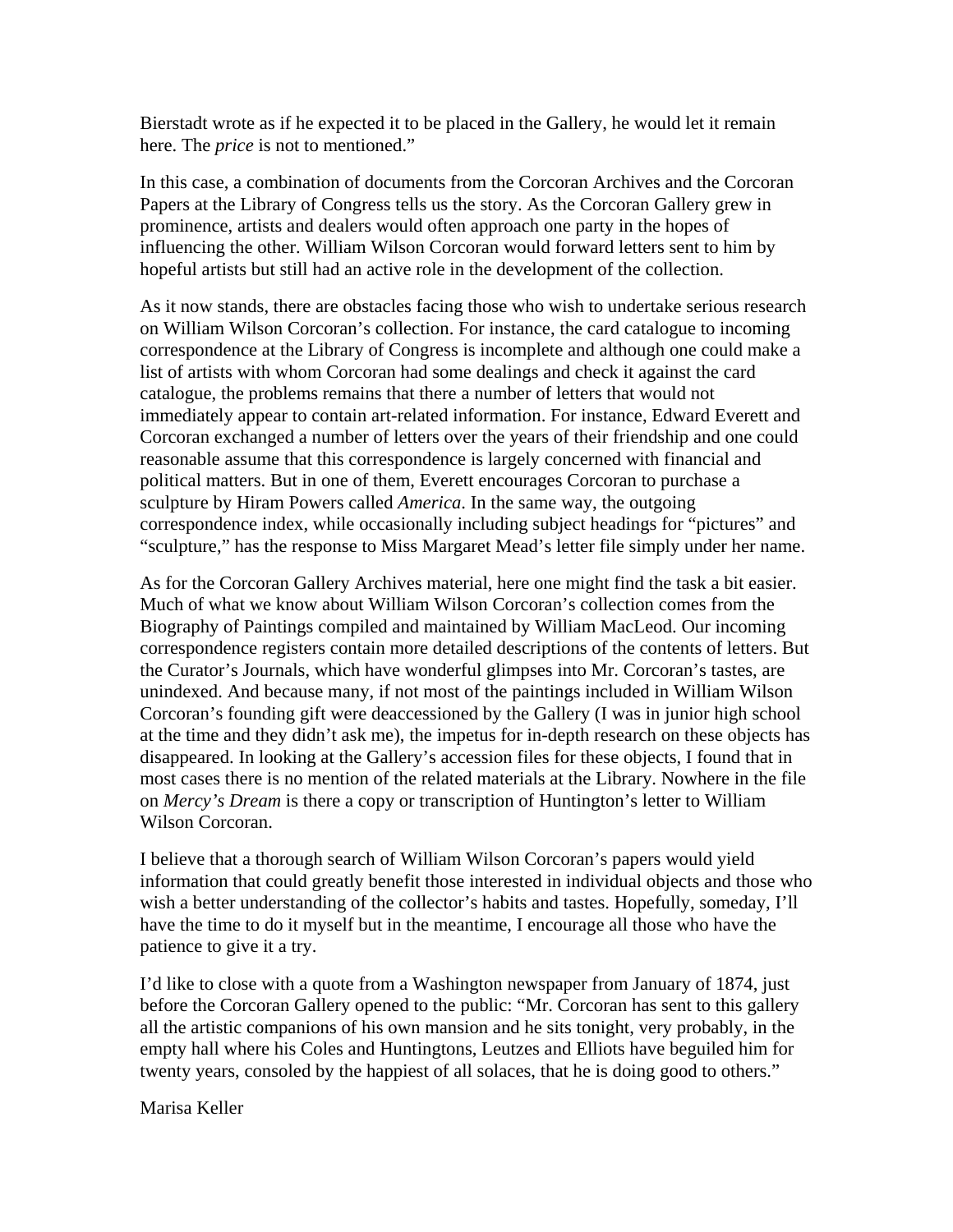#### The Corcoran Gallery of Art

The Pursuit of Perfection: Henry Clay Frick and His Collection

I was tempted simply to forget preparing a paper and instead treat you to a steady fifteen minutes of slide views of the superb art collected by Henry Clay Frick over nearly forty years. Instead, you will see a number of slides of masterpieces in The Frick Collection, interspersed with commentary from me on the course Mr. Frick's collecting took and the records researchers can consult today to understand his passionate pursuit.

Henry Clay Frick, who was born in 1849 in West Overton Pennsylvania began collecting art as a young man, very probably prints and sketches although that is speculative. Although he had little formal schooling, he was a man of great intelligence and determination, rising from a position as a clerk in his uncles' general store to partner in the Carnegie Steel Corporation. A self-made man, he became one of the richest men in the world. By 1880, he was a millionaire, and ready to use some of his hard-earned fortune in pursuit of something that gave him immense pleasure, the acquisition of paintings. Mr. Frick's first documented art purchase is of the painting "Landscape with River" by George Hetzel on February 12, 1881. Prior to that, there is evidence of Mr. Frick's early interest in art in an 1871 report from Judge Mellon, the father of Andrew Mellon, on Mr. Frick's application for a loan from the Thomas Mellon and Sons bank "Lands good, ovens well built; manager on job all day, keeps books evenings, may be a little too enthusiastic about pictures but not enough to hurt; knows his business down to the ground; advise making the loan." (Andrew Mellon, Mr. Frick's lifelong friend and business associate is equally well known for his beautiful collection of paintings that form the core of the National Gallery. As Kenneth Warren notes in his book on Henry Clay Frick, *Triumphant Capitalism*, when Mellon's son was asked how his father had learned to judge art, he replied "Clay Frick taught him." (p.377)

Following these early purchases in the 1880s, Mr. Frick gradually bought other paintings. As Dick McIntosh noted in his essay in *Collecting in the Gilded Age,* "This was not the reckless spending of a suddenly rich man – by 1895 Frick had been a millionaire for fifteen years – but rather a demonstration of resolve on the part of a successful industrialist who, in the prime of life, was stepping confidently onto the national scene and indulging a passion. Apart from golf, which he played enthusiastically later in life, collecting art was Frick's only hobby." By the end of his life, he had purchased, although not retained all of them, nearly 250 paintings.

In keeping with the theme of leisure for the conference, I emphasize that although Mr. Frick's pursuit of paintings was tireless and expensive, it was also done as a leisure activity. He and his daughter, Helen Clay Frick, spent much of their free time viewing art, discussing it and documenting it. For months of the year Mr. and Mrs. Frick would travel to Europe with friends and art dealers to examine collections, attend art salons and art auctions and soak up "The Continent." The Fricks filled their homes - Clayton, and later their mansion in New York and their 104 room summer retreat, Eagle Rock in Pride's Crossing, Massachusetts with art, great and small, and decorative objects picked up on trips and through network of dealers and independent agents at Mr. Frick's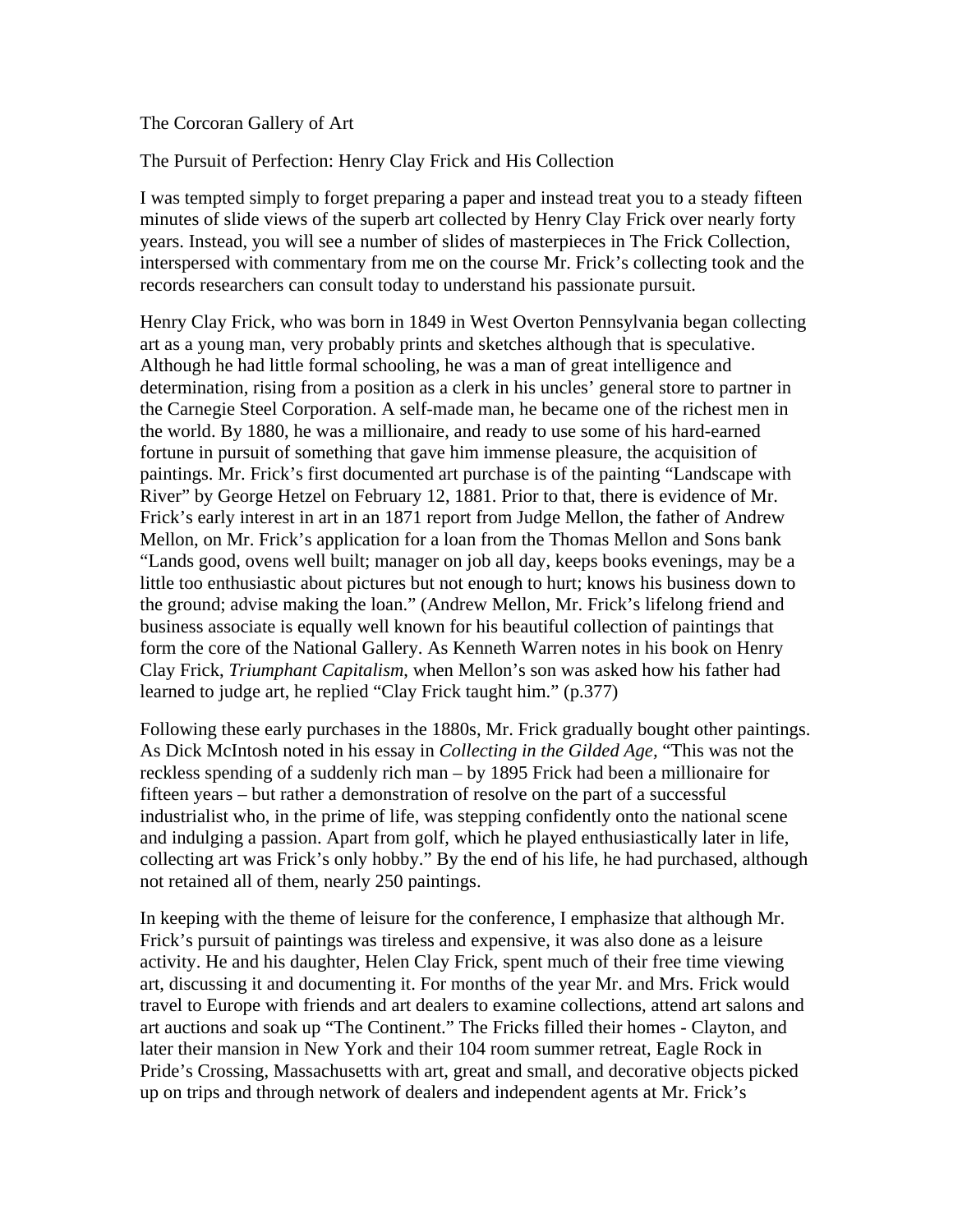disposal. As the Fricks moved around seasonally, Mr. Frick had his paintings packed up and moved to accompany them.

Prior to 1891 Mr. Frick bought paintings from a variety of American galleries and European and American agents, primarily based in Pittsburgh and New York. After 1891, M. Knoedler & Co. became Mr. Frick's primary source for paintings and drawings until Mr. Frick's death in 1919, although there are records showing purchases from Arthur Tooth & Co., J.J. Gillespie & Co., Charles Sedelmeyer ,and John Wanamaker. Beginning in 1910 Mr. Frick also conducted business with Duveen Brothers.

From these early beginnings, one can document through archives in New York and Pittsburgh, Mr. Frick's increasing admiration and appetite for fine art, largely for portraits and landscapes. Mr. Frick, while distinguished from other collectors by his ability to always afford the best, and the untiring dedication of dealers to ensuring that the best was offered to him first, participated in collecting trends that were common in America at the time (although he was further distinguished in his pursuit of Old Master paintings). Gabriel Weisberg in *Collecting in the Gilded Age* notes that since Pittsburgh collectors "were in continuous contact with one another, their collecting habits exhibited similar characteristics as they forged their common interest in culture…Starting closer to home, they acquired work by regional artists, then looked to Europe in an effort to obtain works by the best-known foreign artists of their time." Mr. Frick had close business and civic ties with all of Pittsburgh's collectors, who at this time were some of the wealthiest men in the world, including Andrew Mellon, Andrew Carnegie, Charles Lockhart, and Charles Schwab. He also had cordial relations with a number of contemporary European artists, including Frits Thaulow, Emile Friant, Gerome, and in particular Theobald Chartran, who painted a number of portraits of friends and family for Mr. Frick and who even traveled with the Fricks and invited them to his home near Montreux.

Mr. Frick's collecting passion was indulged to the hilt following his resignation from Carnegie Steel in 1900. Although he remained deeply involved in investments, real estate and railroad projects following his acrimonious falling out with his business partners, he increasingly turned his formidable determination and enormous wealth towards acquiring even more beautiful and expensive paintings. In 1901, he acquired his first Vermeer *Girl Interrupted at her Music*, Corot's *Boatman of Mortefontaine* in 1903 and *Lady Peel* by Lawrence in 1904.

He moved his family to New York City in 1902 where they lived at the Sherry Hotel until 1905 when they rented the Vanderbilt mansion at 640 5th Avenue. It is likely that one of the reasons the family rented the place was the large picture gallery available to exhibit the ever-growing collection of paintings. The Fricks lived at the Vanderbilt mansion for nine years, until 1914 when the mansion designed for Mr. Frick by Carrere and Hastings was completed at 1 E. 70th Street.

During the Vanderbilt mansion residency Mr. Frick acquired many beautiful paintings including Constable's *Salisbury Cathedral* in 1908 , El Greco's *Purification of the Temple* in 1909 Rembrandt's *Polish Rider* in 1910, Vermeer's *Officer and Laughing Girl*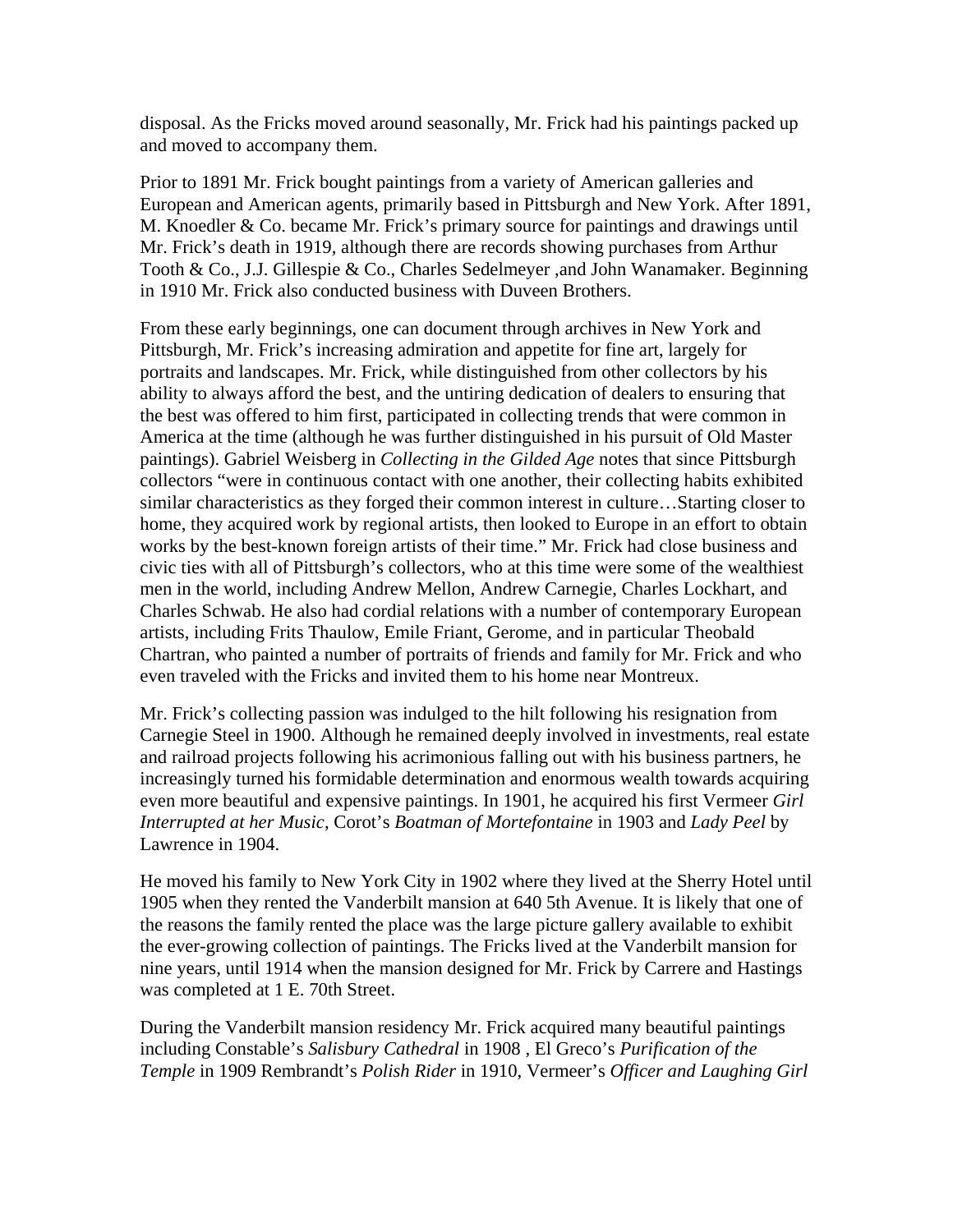in 1911, and Holbein's portait of Sir Thomas More in 1912. He bought these from Knoedler or through agents such as Roger Fry.

Mr. Frick was distinguished by his early recognition that the art he collected and housed in his mansions was not simply his to enjoy alone. Even in the rented Vanderbilt mansion, people were allowed, upon written request, to view his paintings. The Frick Collection has letters of application dating to 1917 for permission to view the paintings. He admitted to having been inspired by the Wallace Collection in London, a private collection left to the British nation in 1894. Upon his death in 1919, Mr. Frick bequeathed the New York mansion and his works of art to establish a public gallery of art "for the use and benefit of all persons whomsoever." He left funds for the maintenance of the collection and in "an unusual provision (notes a former Collection director Harry Grier) permitted funds to be used for the continued acquisition of works of art. This provision was the culminating gesture of a collector both adventurous and perfectionist by nature."

It is safe to say that the New York City mansion, now The Frick Collection, houses the finest of Mr. Frick's purchases. He had the wherewithal at this point to spend record sums for beautiful paintings. The new Frick mansion also inspired him to new and extravagant purchases. In 1914, the year the family moved into the mansion, Mr. Frick bought more than a dozen paintings. These included three Goyas, three Whistlers including this one *Miss Rosa Corder*, two large Turners, Degas *Rehearsal*, Manet's *Bullfight,* and Renoir's *Mother and Children*. From 1915 until his death in 1919, Mr. Frick continued to collect paintings although not as many. Several of The Collection's lovely masterpieces came into his possession at this time, including Gains-borough's *Mall in St. James Park*, Giovanni Bellini's *St. Francis in Ecstasy*, Van Dyck's *Sir John Suckling* in 1918 as well as Whistler's *Mrs. Leyland*. Along with room panels by Fragonard and Boucher added during this period, Mr. Frick also added to his collection drawings, prints, porcelains, Limoges enamels, and Renaissance bronzes. Many of these objects were formerly in the collection of J.P. Morgan who died in 1913.

While the house in New York was certainly filled with wonderful art, the art was placed in a luxurious setting designed and furnished primarily by Sir Charles Allom of White  $\&$ Allom with additional work done by Elsie de Wolfe, the noted interior designer. All documentation regarding building and furnishing of the New York home, as well as Mr. Frick's other residences, is in New York and Pittsburgh. Archives in Pittsburgh have made possible the complete restoration of Clayton.

Receipts, photographs, cancelled checks, work orders, memoranda, and correspondence are arranged by locale. In New York, The Frick Collection has been remodeled and refurbished over the years with the assistance of architectural plans, photographs, invoices, inventories, correspondence, and detailed building files documenting the transformation of the mansion into the museum from 1932 to 1935 following the death of Mrs. Frick.

While Mr. Frick pursued his passionate art interests, he made sure that the business end of his art pursuits, located in Pittsburgh, continued to run as efficiently as did his many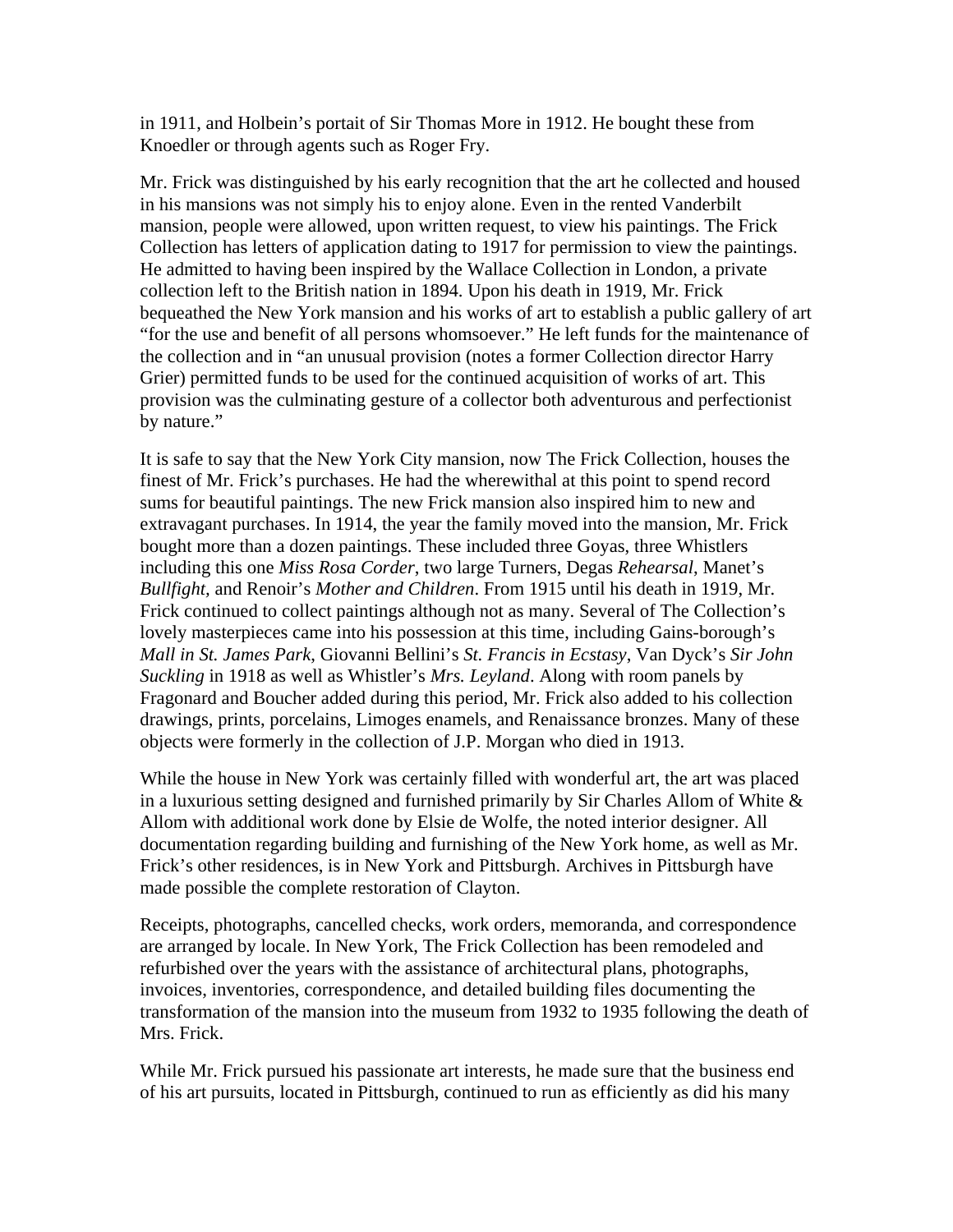business and investment ventures. As a consequence, there are few aspects of his collecting activities that are undocumented. Correspondence with dealers and artists, bills of sale and other transaction records are all preserved in Pittsburgh and New York. Mr. Frick's letter books in Pittsburgh document his art collecting as well as other areas of his life and demonstrate the overlapping nature of many of his relationships with his professional peers. Records of the movements, restorations, and other activities concerning the paintings in The Frick Collection were and are meticulously recorded and can be found in The Frick Collection curatorial files, or housed in a vault at The Frick Collection or located in the family archives in Pittsburgh.

Along with these records, there are two volumes, Bill Books 1 and 2, documenting Mr. Frick's painting purchases. The original Bill Book 1 is in Pittsburgh. Bill Book 2 is in New York at the Collection. Both archives have archival copies of the other bill book prepared by the conservator at the Frick Art Reference Library. These bill books contain original purchase slips, correspondence and related information.

Mr. Frick occasionally financed his Knoedler purchases with stock given to the gallery in lieu of cash. He also traded in pictures purchased earlier and had their amounts credited towards subsequent purchases. Alison McQueen notes that between 1890 and 1905 Mr. Frick sold or exchanged no less than 54 works. These returns, while occasionally done at a loss, often realized gains, such as Breton's *The Last Gleanings*, which he purchased in 1895 for \$14,000 from Knoedler and returned in 1907 for a \$25,000 credit. This is all documented in the Knoedler sales books and correspondence files, as well as in Mr. Frick's Voucher files and other records in Pittsburgh as well as in curatorial files at the Frick Collection.

The importance of Knoedler & Company in assisting Mr. Frick to educate himself and to cultivate his own taste cannot be overestimated. While its current headquarters is next door to The Frick Collection, it has never been too far from Mr. Frick's residence. Evidence at all archives indicates the care and attention lavished on Mr. Frick over the years by Knoedler partners and staff. Roland Knoedler and Charles Carstairs in particular worked with Mr. Frick. Excerpts from letters in Knoedler letter books indicate the depth of the relationship and Mr. Frick's expectations of Knoedler personnel. In 1914, on Mr. Frick's last trip to Europe, Charles Carstairs writes to Roland Knoedler, "I suppose Carl sent you a Marconi that Mr. Frick had bought the Turner ?Cologne' for 150,000, this is to be credited on the note of 200,000 we owe him June  $12<sup>th</sup>$  next ...Have been constantly busy with HCF. There are a good many important people in town – Mrs. Harriman, Mortimor Schiff, and Ryerson, but unfortunately I seem to be out whenever they call." Later in the year he writes, "I never think it advisable to write Mr. Frick about pictures, as it never seems to sell them to him." In 1913 Carstairs notes "Mr. Frick takes up all my time and I haven't much chance to write." I guess that with Mr. Frick loaning large sums to Knoedler as well as making even larger purchases, he had special claim on their attention.

Additional important information can be found in Pittsburgh at the Frick Art and Historical Center and at the Getty in Los Angeles, which has material from Duveen Brothers. Both collections of material, The Frick Family Archives in Pittsburgh and the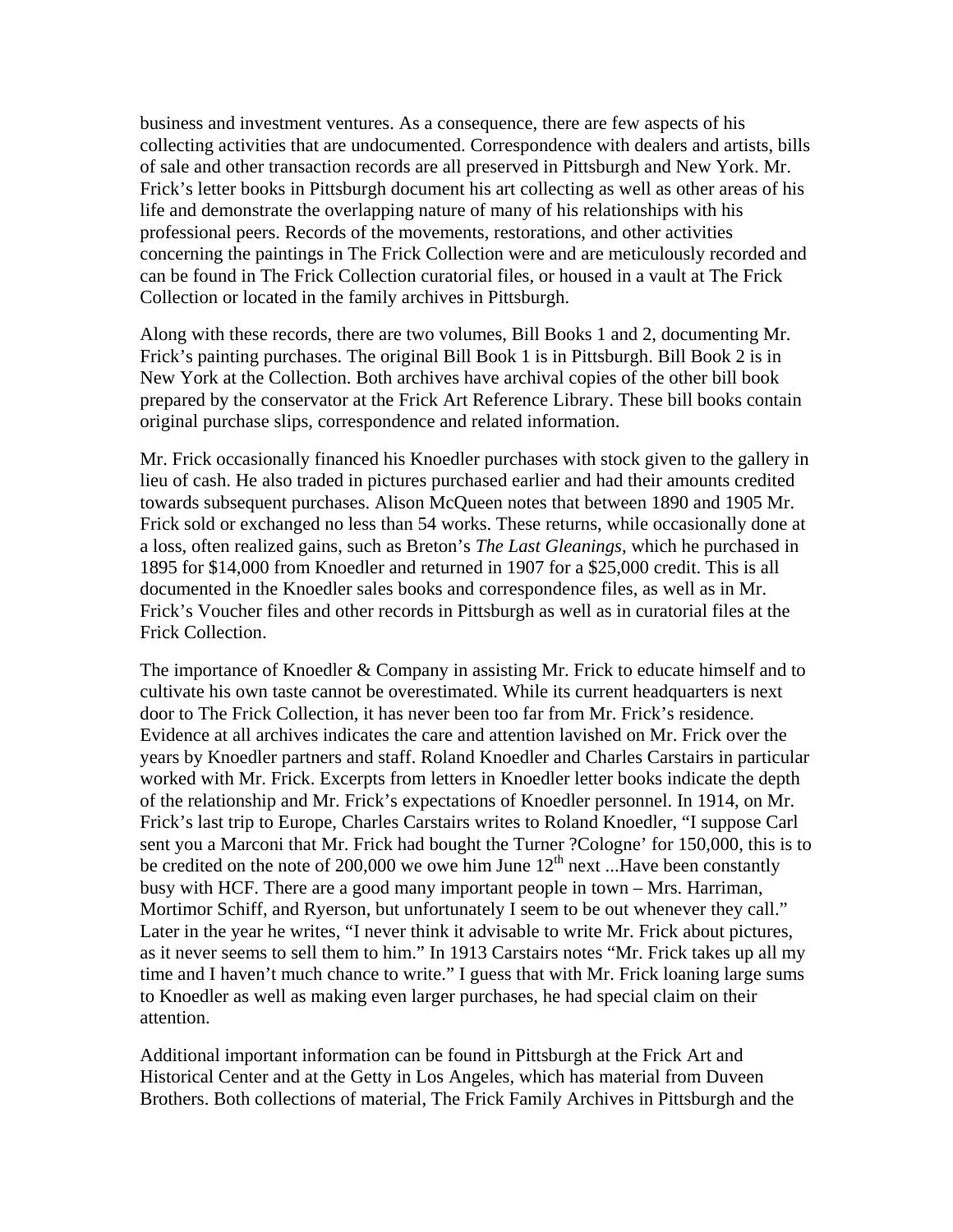archives of Duveen Brothers, formerly at the Metropolitan Museum of Art, are less accessible to the public at present. As many of you may know, the archives in Pittsburgh closed last fall. I was fortunate to travel to Pittsburgh in the spring to view the archives and to make recommendations, along with the Frick Art Reference Library's library conservator and the chief librarian, as to the most suitable disposition of the records. We do not know at present what foundation members will decide to do about access to the materials. I am unclear as to the current status of the Duveen archives.

Along with original archives, both of individuals and institutions, there are many published materials addressing the history of collecting, individual collectors, trends in art history, art dealer biographies and reminiscences. In particular, I relied heavily on *Collecting in the Golden Age: Art Patronage in Pittsburgh 1890-1910* edited by Gabriel Weisberg. The Frick Art Reference Library, founded in 1922 by Helen Clay Frick around the corner from the museum with holdings of over 280,000 volumes, including over 70,000 auction sales catalogues, and nearly a million photographs, provided invaluable resources for this paper as well as for many other more impressive efforts.

In short, the richness of Henry Clay Frick's art legacy is matched in the archival records available for the study of the formation of that legacy.

Sally Brazil

The Frick Collection and Frick Art Reference Library

The Politics of Art Collecting: Nelson A. Rockefeller

Introduction

The Rockefeller Archive Center was created in 1974 to bring together the archival collections of the Rockefeller Family and the many philanthropic and educational institutions they have founded, primarily those of the Rockefeller Foundation, the Rockefeller University, and the Rockefeller Brothers Fund. At this point the Archive Center, a division of the Rockefeller University, maintains more than 32,000 cubic feet of records, in excess of 500,000 photographs, and more than 2,000 films. Since the first researcher arrived in 1975, more than 3,000 researchers have passed through the doors of Hillcrest.

The Nelson A. Rockefeller Papers Project is more than halfway through its ten-year lifespan, though it will likely continue beyond the projected end date. The NAR papers comprise more than 3,300 cubic feet of records and document every aspect of this wellknown public servant. The quirk to the NAR papers that often makes people shudder is that in this instance I really do sort of work for the Rockefeller family, specifically Mrs. Nelson Rockefeller, who wound up with the ownership of her husband's papers after his death in 1979. The papers live at the RAC and when I work on a series, I then produce a finding aid, which is then submitted to representatives of the NAR estate, who then recommend that Mrs. Rockefeller donate the series to the RAC. We have learned that this process, while it has its potential pitfalls, has yet to result in Mrs. Rockefeller asking for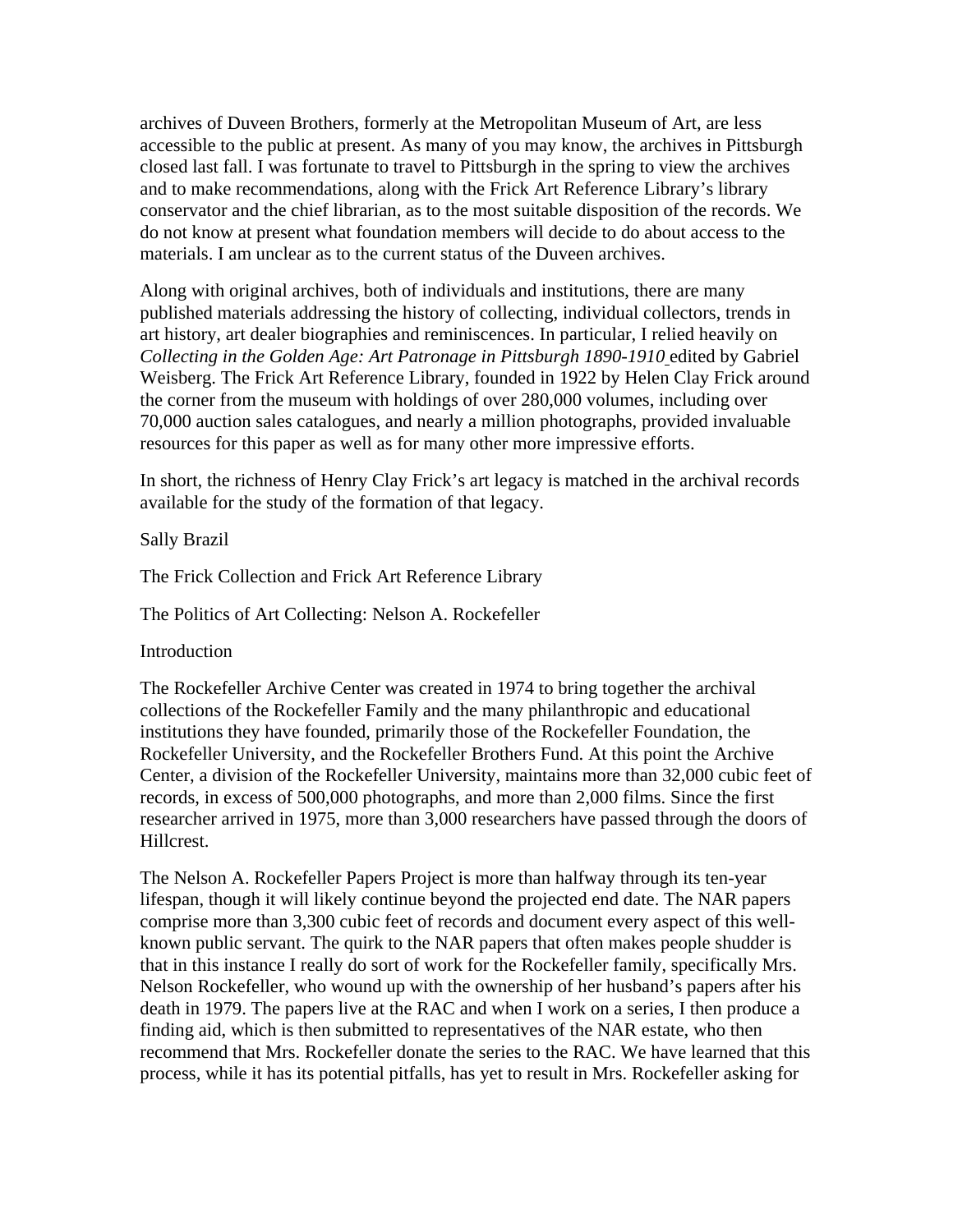the return of the materials. She has trust in us that we will look after the best interests of the Rockefeller family, which we have attempted to do.

Within the Rockefeller Family Archives is Record Group 4, Nelson A. Rockefeller, Personal, Series C, Art that details Nelson Rockefeller's art collection, from his first purchases in the 1930s through (and in some cases, beyond) his death in 1979. In 1949, engaged in other activities, Rockefeller hired a full-time curator, Carol Uht. She worked for him in this capacity until her death, six months prior to Rockefeller's.

The normal RAC restriction is to close any material that pertains to a living member of the family. With the art series, we were faced with the problem that so much of Rockefeller's art had been given to family members through his life. As a result, with the agreement of Mrs. Rockefeller, we closed any documentation that pertained to works of art given to family members for the duration of Mrs. Rockefeller's life and subsequently for the life of the person involved, should they still be living at Mrs. Rockefeller's death. We also agreed that any material would be reviewed prior to showing it to researchers in the event that the first "processing" of the papers failed to detect sensitive material.

Anyway, what do you think or see when someone says the name of Nelson Rockefeller?

One might imagine a dashing, young Coordinator of Inter-American Affairs, a position created by Franklin Roosevelt at Rockefeller's urging, getting off a plane in Rio de Janeiro, Brazil in August 1942, ready to fight off the Axis scourge that Rockefeller felt was going to plague Latin America.

Nelson was the only governor to be elected to four consecutive four-year terms. First elected in 1958, he served New York State until his resignation in November 1973. In addition to serving one of the largest states in the Union, his position afforded him the opportunity to look toward Washington in 1960, 1964, and 1968. Unfortunately, the closest he got to the Oval Office was second to Gerry Ford, who picked Rockefeller to serve as his vice president after Ford's ascension to the presidency with the resignation of Richard Nixon. Though it was a job Rockefeller, by his own admission, never wanted, Nelson served the country the best he knew how.

Unceremoniously dumped from the ticket by Ford in 1976 for Bob Dole, Rockefeller campaigned for the ticket, and with the inauguration of Jimmy Carter on January 20, 1977, Rockefeller returned to the Rockefeller family home, Kykuit, to live out the rest of his life as a private citizen.

Back at Kykuit, Rockefeller returned to a love that had started his public career so many years earlier. One of his first jobs was the chairman of the junior advisory committee of the Museum of Modern Art, founded by his mother in 1929. With a little more free time on his hands and some "knocking around" money, Rockefeller founded the "Nelson Rockefeller Corporation," a company to help bring great works of art to the "masses." His goal was to have well-known works of art reproduced for anyone so that any American could enjoy the magic of art in their own homes. On January 27, 1979, the day after Rockefeller's death, he was scheduled to hold a press conference about the corporation moving forward with books and catalogs of artworks. When Rockefeller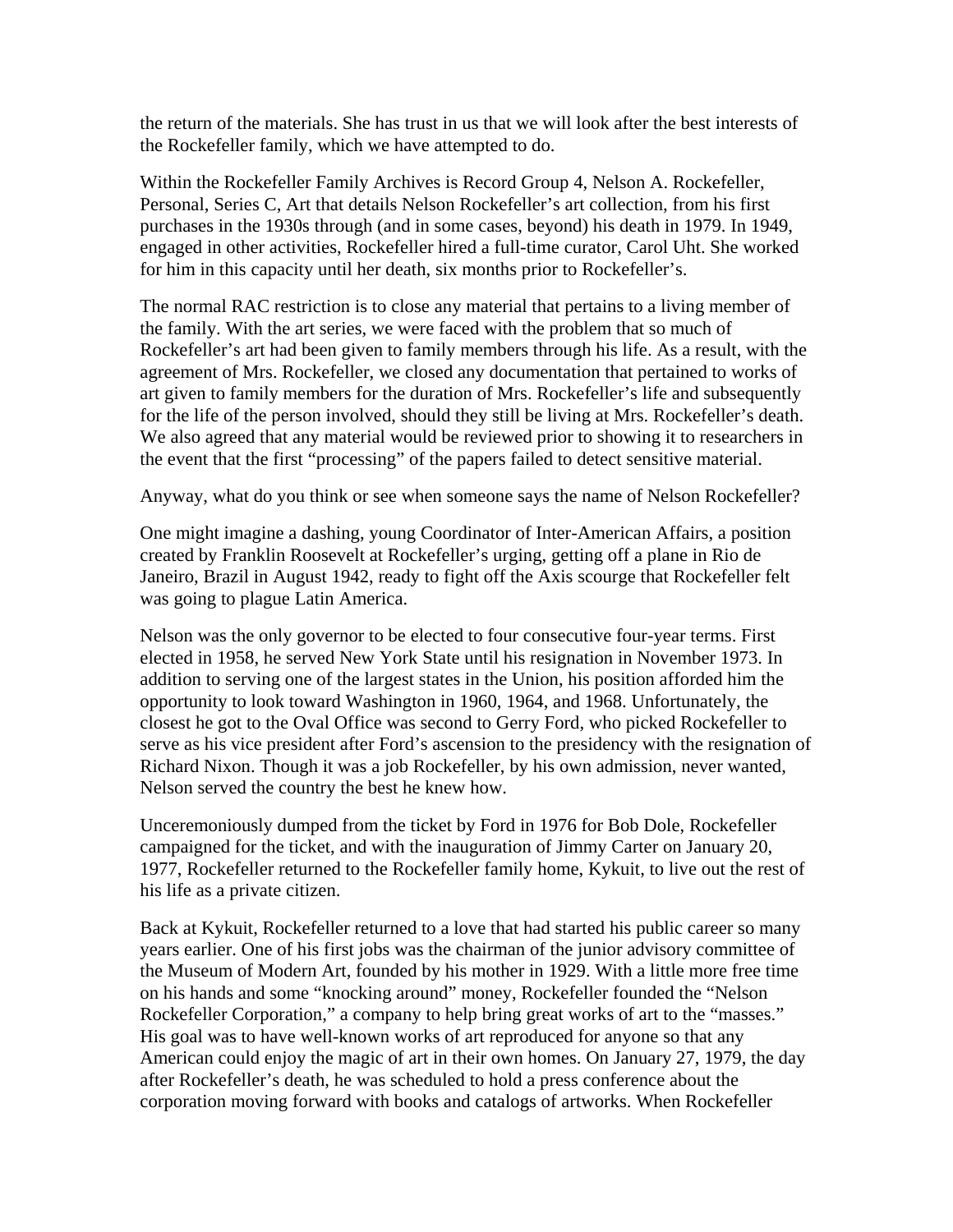died, he was at work on a book that would be published posthumously as *Masterpieces of Modern Art*, which highlighted many of the works in Rockefeller's collection (which at his death was reported to be worth 33 million dollars).

Nelson Rockefeller was "passionate" about his art. Kitty Carlisle Hart, who served on a commission for the Arts at Rockefeller's urging, related a story about how Rockefeller would be showing a group of people through his basement galleries at Kykuit, stop suddenly, remove a painting from a wall, put it on his back and move it to another wall in the gallery. The art series is rife with memos from Carol to "the Governor" asking for his recommendation as to where he wants something moved to or from.

## Art in General

Nelson Rockefeller's love of art was rooted in his family background. By his own admission, his passion for art came from his mother, Abby. Abby's father was Nelson Wilmarth Aldrich, who served in the United States Senate from 1881-1912. While responsible for many important pieces of legislation, including one that resulted in the creation of the Federal Reserve, Senator Aldrich was also responsible for passing legislation to allow works of art enter the United States duty free.

Abby passed on to Nelson most, of all her children, a high regard for art. As I just stated, In 1929, Abby and several of her friends founded the Museum of Modern Art (MoMA). A junior advisory committee was formed and Rockefeller was appointed its chairman. In the 1930s, Rockefeller became the treasurer of MoMA, a trustee of the Metropolitan Museum of Art, and began to collect all types of primitive art. In 1939, Rockefeller became president of the Museum of Modern Art, or "Mother's Museum," as he referred to it.

As a collector, he constantly sought others to share his art with. He frequently showed friends around his New York apartment, which, as was the case with his other homes and offices, boasted original works of art in most of the available spaces.

In order to best show how Rockefeller collected and displayed his art, I have chosen to talk about one "genre" of art, and four specific works of art from his collection.

# Primitive Art

Rockefeller truly appreciated "primitive" art. Here is Nelson's youngest son by his first marriage, Michael, in a hut in New Guinea. As many of you may know, Michael disappeared in the fall of 1961 while on an expedition collecting objects from area tribes throughout New Guinea.

In keeping track of Rockefeller's growing primitive art collection, Carol Uht designed a numeric system, in which works were numbered first by geographic region, Section 1, South America, Section 2, Central America, etc., and then by accession number thereafter.

From the beginning, Rockefeller realized that it would be difficult to fight the general perception that "Primitive" art was less worthwhile. Rockefeller felt strongly that the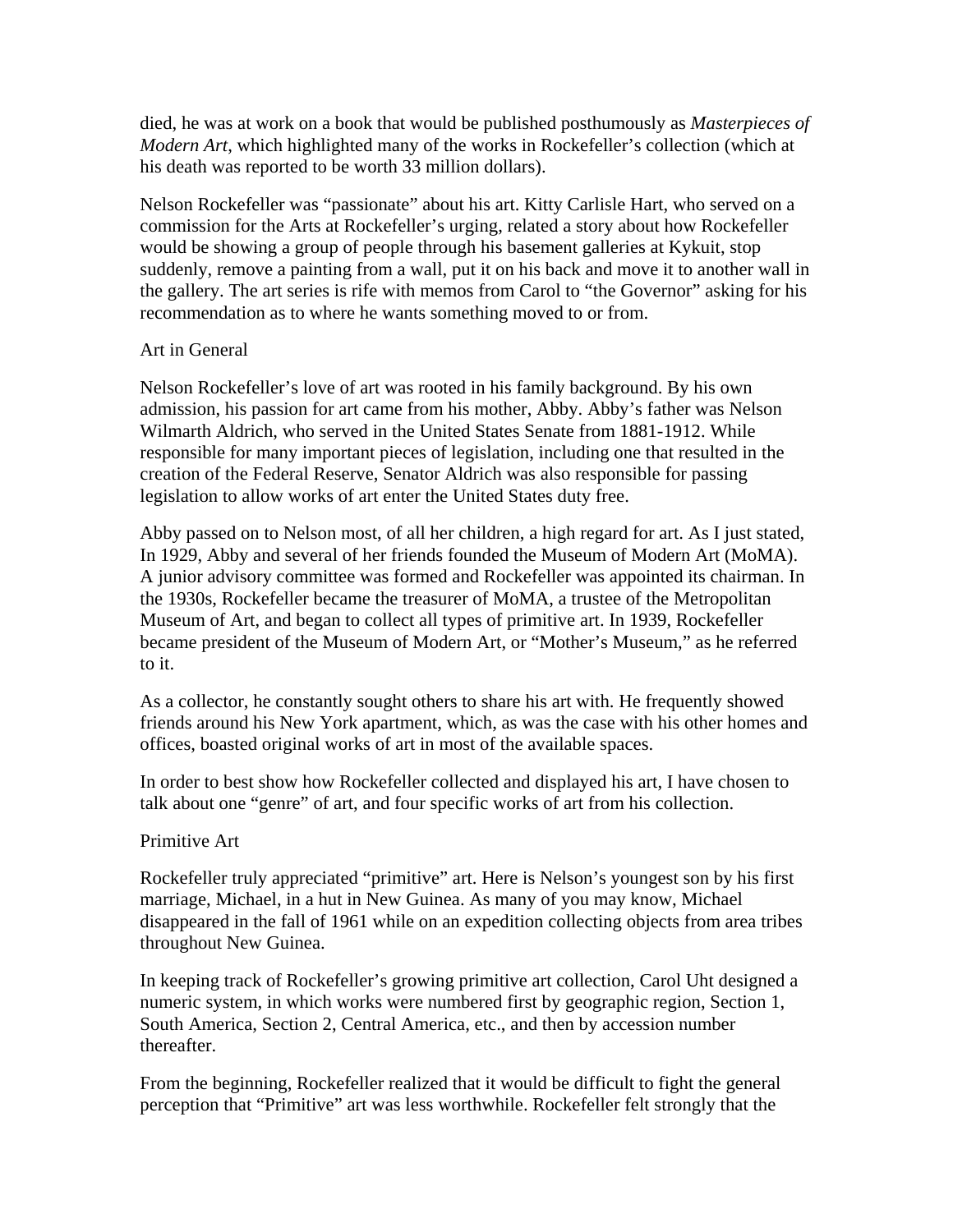term "primitive art" was demeaning, as so much of the art was more developed than the normal connotation of "primitive." When in 1956, Rockefeller created the Museum of Primitive Art, with his collection as its foundation, he wanted to name it the "Museum of Indigenous Art," but thought the name would be lost on the general public. .

The MPA struggled to find an audience during its entire existence. In the 1960s, the MPA folded and, through an agreement brokered by Rockefeller with the Metropolitan, the MPA's collections were given to the Met.

The art collected by Michael along with the MPA's collection would later serve as the focal point for a wing named in Michael's honor at the Metropolitan Museum of Art in New York.

## Joan Miro, *Hirondelle Amour*

Joan Miro, a Spanish artist who worked primarily in Paris, first caught Rockefeller's eye in the early 1930s. This work, painted by Miro in 1933, entitled *Hirondelle Amour*, was installed first in Rockefeller's apartment on Fifth Avenue in New York City, a rather large apartment, when you consider that *Hirondelle Amour* measures six and a half feet high by eight feet wide. It was also obviously one of Rockefeller's favorites: as in 1970, he was offered \$300,000 for the painting, which he refused and he entertained no further offers.

In 1973 the painting was loaned to MoMA for an exhibition to honor Miro on his  $80<sup>th</sup>$ birthday. *Hirondelle Amour* was one of many works of art that Rockefeller had promised to donate to MoMA and was labeled as a "Promised Gift of Nelson A. Rockefeller, New York." Unwilling to be without one of his favorite paintings for the duration of the exhibition, Rockefeller asked MoMA to commission Miro to produce a tapestry based on the painting. At the close of the exhibition, the tapestry would be delivered to MoMA and the painting returned to Rockefeller, with the understanding that upon his death the painting would be transferred to the Museum of Modern Art, which would send the tapestry back to Kykuit as its permanent replacement.

Rockefeller however, did not like the tapestry and arranged with MoMA to have a copy of the painting made. At first Miro was not informed, yet once he learned of it, he oversaw its production and had the word "copy" painted in on the lower left. On the back of the painting was inscribed, "This copy has been authorized by Miro for Nelson A. Rockefeller in view of his generosity toward the Museum of Modern Art with regard to the original painting. May 1974." At Rockefeller's request, and again without Miro's knowledge, "copy" was removed, and "replique" was painted in.

The tapestry remained with MoMA and this copy of the painting was hung at Kykuit, where it hangs today in the Music Room.

Jackson Pollack, *No. 12, 1952* (Dimensions: 8' 5½" x 7' 5")

On March 2, 1961, a fire broke out in the Drawing Room of the Executive Mansion of the State of New York. It burned undiscovered until neighbors saw flames and called the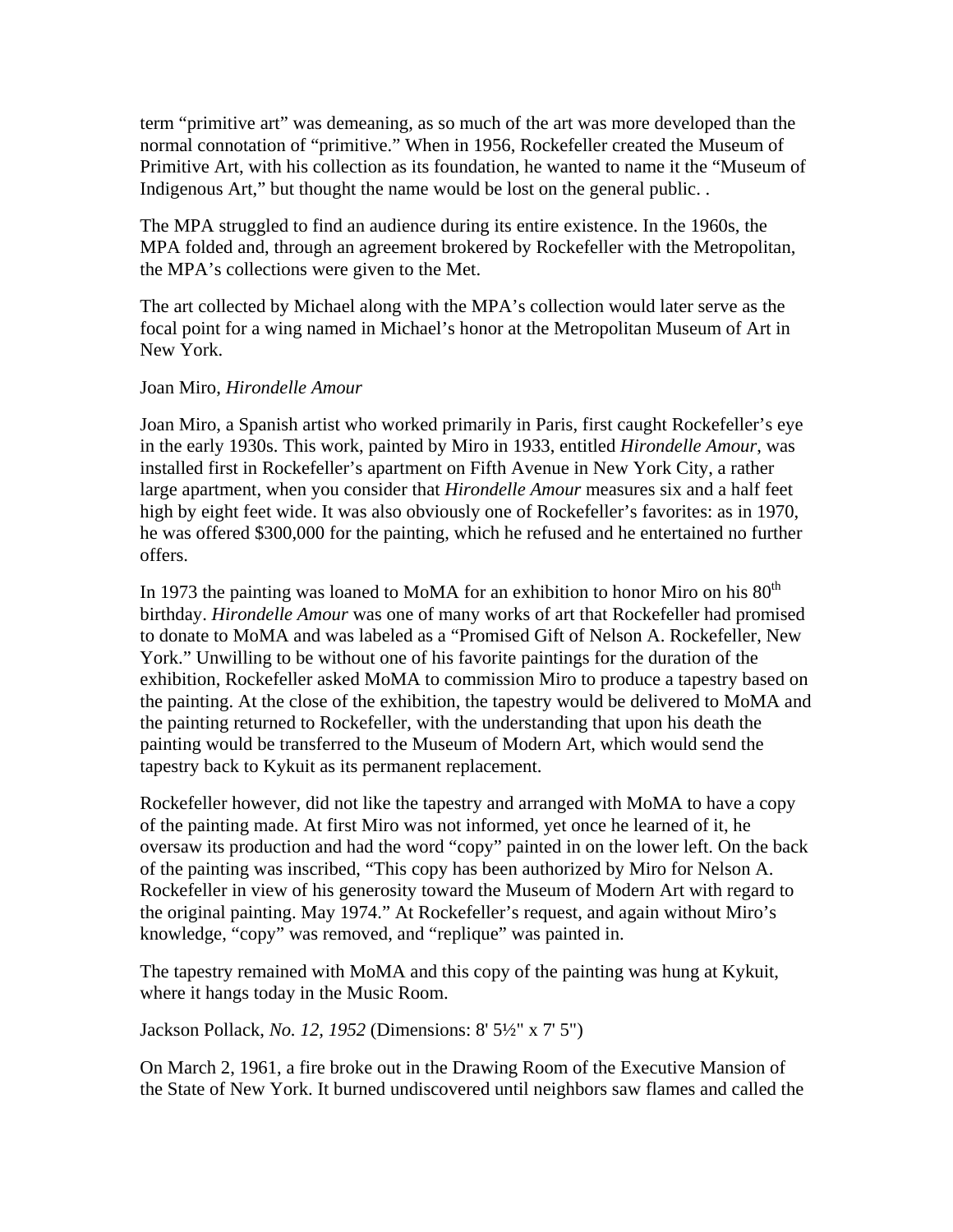firemen. The chimney-like stairs lived up to their name and fire and smoke reached the fire doors of the third floor. Jackson Pollack's painting, *No. 12, 1952*, was hanging in the Second Floor Gallery. At the time of the fire, the painting was worth an estimated \$24,000. Restoration costs were estimated at almost \$10,000.

Rockefeller enlisted the help of MoMA employees to help direct the restoration process. The files are rife with memoranda and correspondence from conservation experts as they toiled to save this and other works of art damaged. After lining and cleaning of the Pollack, it was discovered that the entire surface had been "cooked." This baking was more severe as it went from bottom to top. Experts felt that the only hope for saving the painting was that if the pigment had not been affected they could try to reconstitute the medium. They were unable to do this and the painting was declared a total loss.

Once the insurance settled with Rockefeller, the painting was "technically no longer" his. Normal circumstances would have dictated that it become the property of his insurance company, yet it allowed Rockefeller to keep it for his personal use.

The painting was never loaned again as it could no longer be represented as a "true Pollack." In the event that a picture of the Pollack was used, Rockefeller asked that any description of the painting carry the caption, "Largely destroyed by fire, 1961."

In all, more than fifty works of art were destroyed or severely damaged in the fire. The Executive Mansion was renovated at a cost of nearly \$600,000, of which 10% was personally contributed by Rockefeller.

The painting is now on display as part of the Empire State Collection near the Executive Mansion.

## Henry Moore, *Knife Edge*

In a December 22, 1965 memo from Carol to Rockefeller, she described several available works by the sculptor Henry Moore. Nelson wrote on the memo, "Louise [Boyer, one of NAR's assistants] - I am interested in the standing fig. Knife Edge - would you check out for me with Dorothy [Miller - Curator at MoMA]? Thanks, Nels."

The artist was contacted in a May 6, 1966 letter from Dorothy Miller asking for the price of *Knife Edge*. Moore responded that the sculpture would be ready for shipment in the fall at a price of \$70,000. Rockefeller agreed.

In the art series there is a rolled tube that contains a large piece of plastic cut to the same size as the base of the sculpture, which could be used to help determine the best location to place the sculpture on the estate, without the difficulties associated with moving an immense sculpture. Even with this template, there were problems.

Rockefeller described what happened one day when trying to move *Knife Edge* around the estate, "My brother David . . . was having a party [with some Chase executives] and I was moving [*Knife Edge*] and you can't move these things except by helicopter because they are too heavy. So this [helicopter] came from one green where he was trying to putt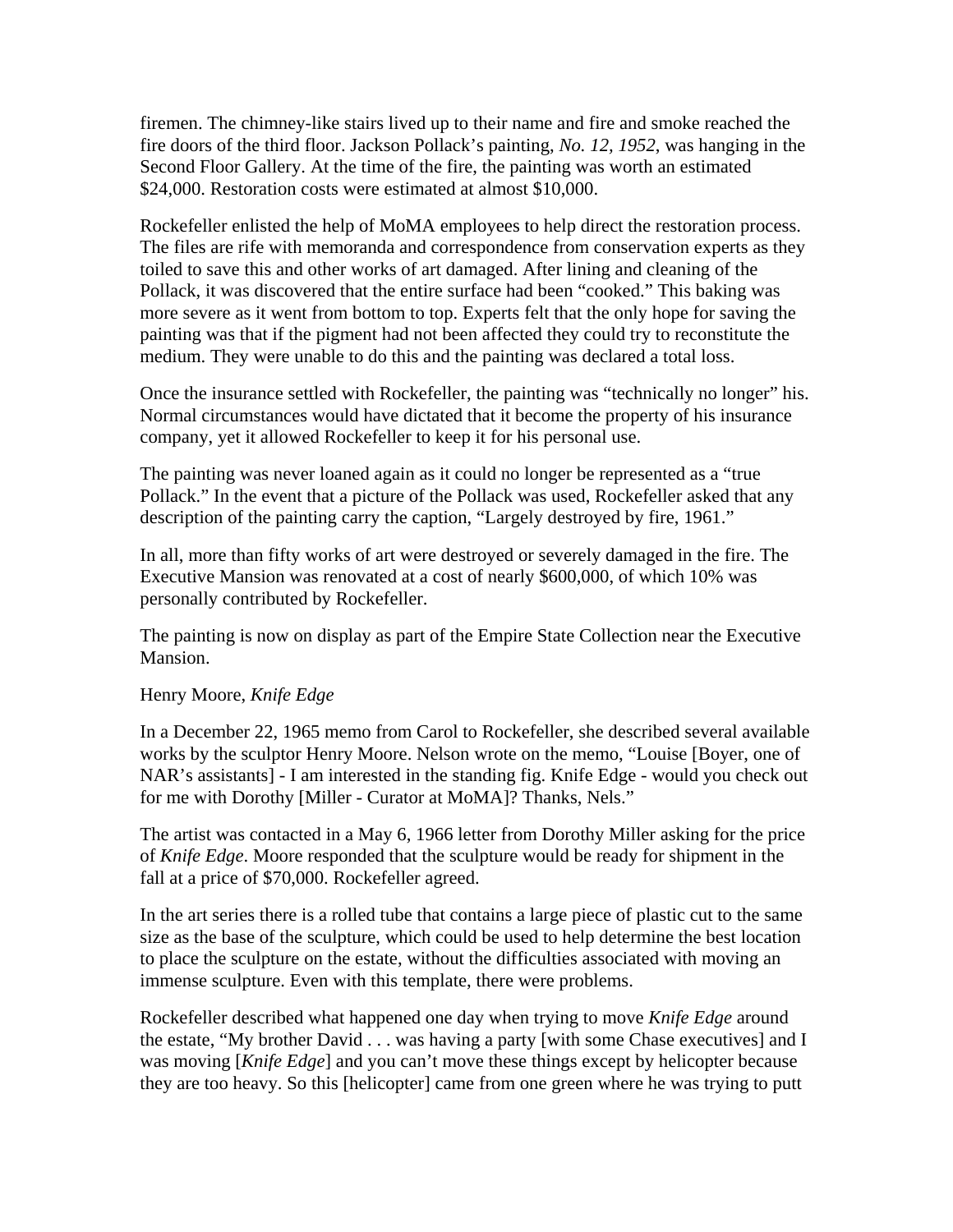over to the tee where he was then driving off and this almost broke up our family's relationship because he thought it was planned."

## Picasso tapestries

On October 15, 1972, an article in the *Washington Star* began, "Times are tough when Nelson Rockefeller, one of the world's richest men, can't afford to buy Picassos." By Nelson's own admission, he stopped buying the originals, "because the prices got out of line."

Rockefeller entered a business arrangement with Picasso wherein the artist would personally oversee the creation of tapestries after Picasso's best-known works. Rockefeller was able to shape some of the decisions as to which tapestries to produce and reap the benefits of adding to his collection "unique" copies of original Picassos.

This tapestry, *The Three Musicians*, is 8' 1½" high x 8' 9¾" wide and was adapted from an existing Picasso work. This practice led to some controversy as the value of the tapestries was challenged, because to some, the tapestries were considered "reproductions." Rockefeller mollified his critics somewhat by arranging for Picasso to authenticate the tapestries by signing them.

The following text was placed on the back of all the tapestries: "The tapestry shown on the reverse was woven by the Atelier J. de la Baum-Durrbach after a cartoon corrected and approved by me. On completion of the weaving I also looked at the finished tapestry and approved its release for sale" and was then signed by Picasso.

This tapestry, *Girl with a Mandolin*, was done in 1974, after one of Nelson's favorite paintings. It was one of the final tapestries woven, also one of the few done after Picasso's death in 1973. In 1971, the atelier suggested the dimensions of the tapestry be 10' x 6' 8", but Rockefeller wanted the tapestry to measure 7' x 4'. Because Rockefeller and the atelier were unable to come to an agreement, the commission was canceled, only to be resurrected after Picasso's death.

When it was finally decided that the tapestry would be woven, it was planned in silk, and Rockefeller paid the atelier more than \$30,000. Madame Durrbach had hoped for a little something extra. Carol forwarded her request to Rockefeller who replied, who declined saying, "I think they've done very well off of us over the years." The tapestry was hung in June of 1975 in Gallery 5 of Kykuit where it still hangs and measures 9' 10" x 7' 2".

# Conclusion

Rockefeller and Carol devised a way for him to let her know what works of art interested him. She would pass along auction catalogs with pages paper clipped to indicate works she felt he might want. He would mark the catalogs with notations, with "yes" or "no" and indicate how much he was willing to spend for the work.

Joseph Persico, who worked for Rockefeller as a speechwriter, and wrote a biography of Nelson Rockefeller, relates a great story about the way Rockefeller was affected by art. "I watched Nelson function as art collector only once. The walls of the press office in the